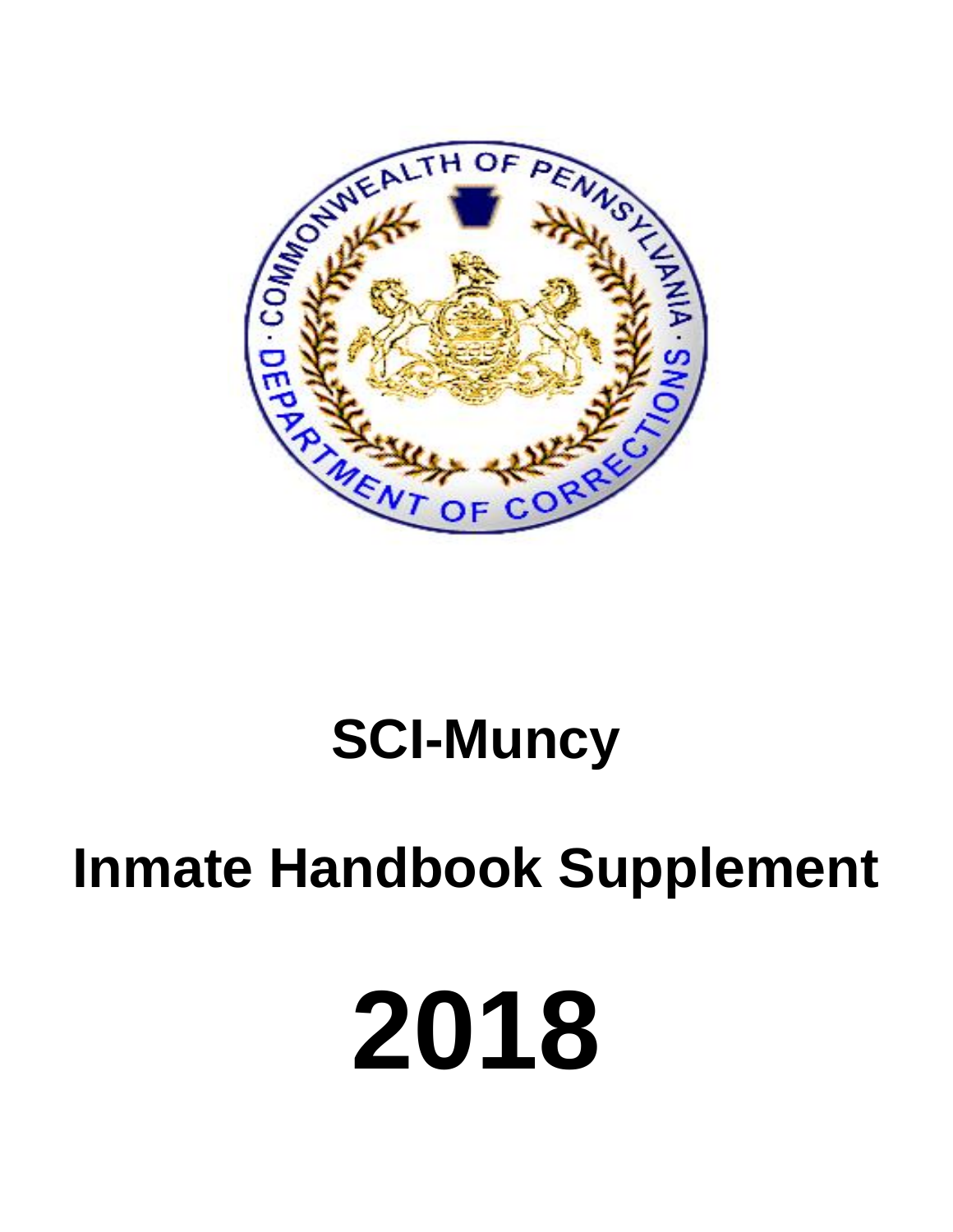| <b>Introduction</b>                              | Page 4  |  |
|--------------------------------------------------|---------|--|
| <b>Accounting</b>                                | Page 4  |  |
| <b>Coping Charges</b>                            | Page 6  |  |
| <b>Identification Cards</b>                      | Page 6  |  |
| <b>Pass System</b>                               | Page 6  |  |
| <b>Prison Rape Elimination Act (PREA)</b>        | Page 7  |  |
| <b>Inmate Grievance System</b>                   | Page 9  |  |
| <b>Cable Television</b>                          | Page 9  |  |
| <b>Cell Assignments</b>                          | Page 9  |  |
| <b>Education</b>                                 | Page 10 |  |
| Library                                          | Page 10 |  |
| Grooming                                         | Page 11 |  |
| <b>Specialized Housing Cosmetology Schedule</b>  | Page 12 |  |
| <b>Mail and Incoming Publications</b>            | Page 12 |  |
| <b>Recreation and Activities</b>                 | Page 13 |  |
| <b>Religious Activities</b>                      | Page 13 |  |
| <b>Program Services</b>                          | Page 14 |  |
| <b>Psychological Services</b>                    | Page 16 |  |
| <b>Alcohol and Other Drug Treatment Services</b> | Page 16 |  |
| <b>Parole Violator Program (Outpatient)</b>      | Page 17 |  |
| <b>Therapeutic Community-Inpatient Therapy</b>   | Page 17 |  |
| <b>State Intermediate Punishment Program</b>     | Page 17 |  |
| <b>Co-Occurring Outpatient Therapy</b>           | Page 17 |  |
| <b>Voluntary Programs</b>                        | Page 18 |  |
| <b>Telephone Calls</b>                           | Page 18 |  |
| <b>Legal Issues</b>                              | Page 18 |  |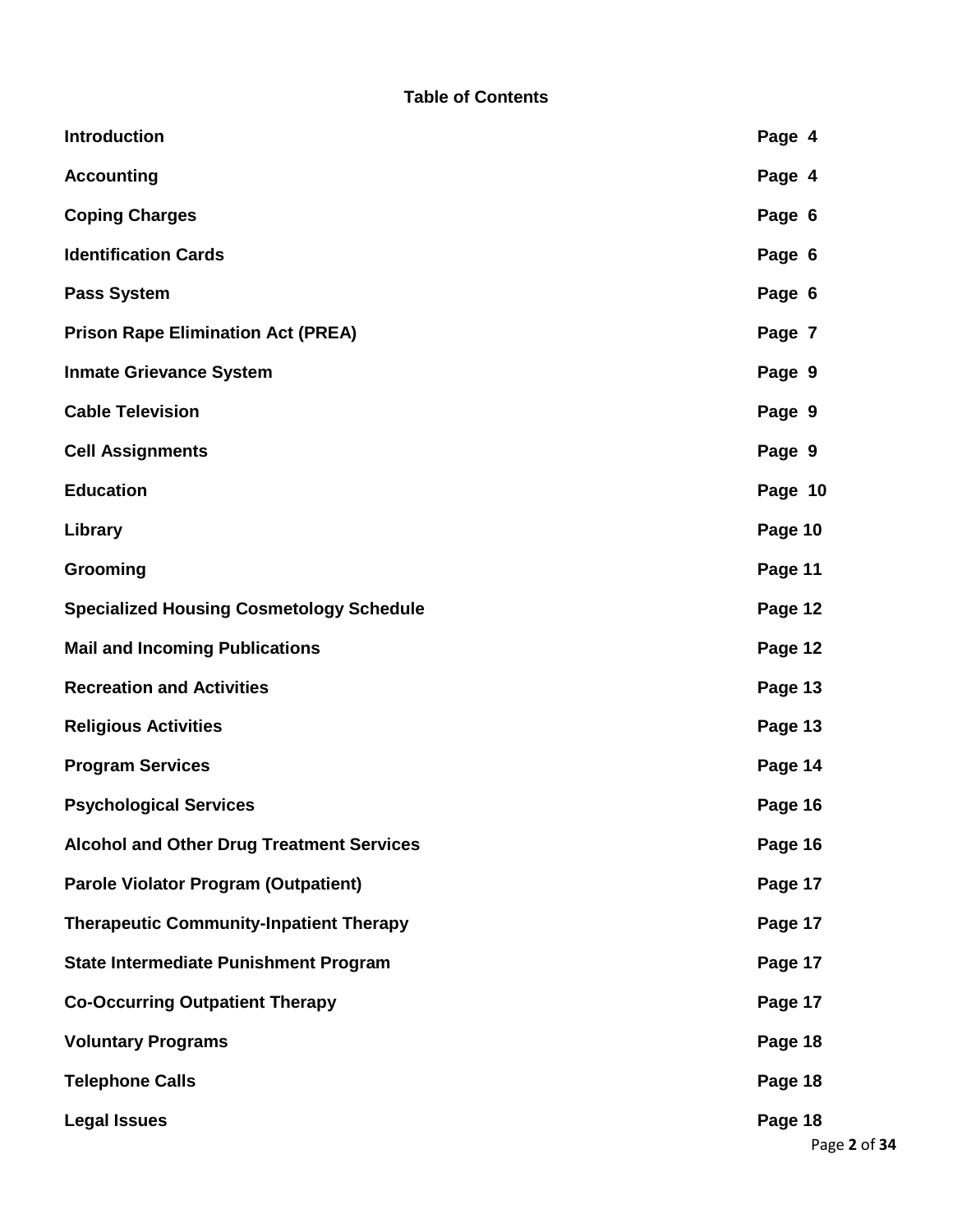| <b>Notary Services</b>                                               | Page 18 |
|----------------------------------------------------------------------|---------|
| <b>Medical Services-Accommodations for Inmates with Disabilities</b> | Page 18 |
| <b>Medical Services</b>                                              | Page 19 |
| <b>Property-Basic Issue</b>                                          | Page 20 |
| <b>Commissary</b>                                                    | Page 21 |
| <b>Outside Purchases</b>                                             | Page 21 |
| <b>Personal Clothing / Personal Property</b>                         | Page 21 |
| <b>Housing Unit Rules</b>                                            | Page 22 |
| <b>Dining Hall Rules</b>                                             | Page 23 |
| <b>Laundry / Clothing Repair</b>                                     | Page 23 |
| <b>Shower Schedule and Rules</b>                                     | Page 24 |
| <b>Yard Rules</b>                                                    | Page 24 |
| <b>Visiting Privileges</b>                                           | Page 25 |
| <b>Work Rules / Assignments</b>                                      | Page 28 |
| <b>Food Service / Therapeutic Diets</b>                              | Page 28 |
| <b>Release Information</b>                                           | Page 29 |
| <b>Community Work Program</b>                                        | Page 29 |
| <b>Dress Code</b>                                                    | Page 30 |
| <b>Housing Unit Rules</b>                                            | Page 30 |
| <b>Fire &amp; Emergency Evacuation Instructions</b>                  | Page 32 |
| <b>Personnel Directory</b>                                           | Page 33 |
| <b>SCI-Muncy Daily Schedule</b>                                      | Page 34 |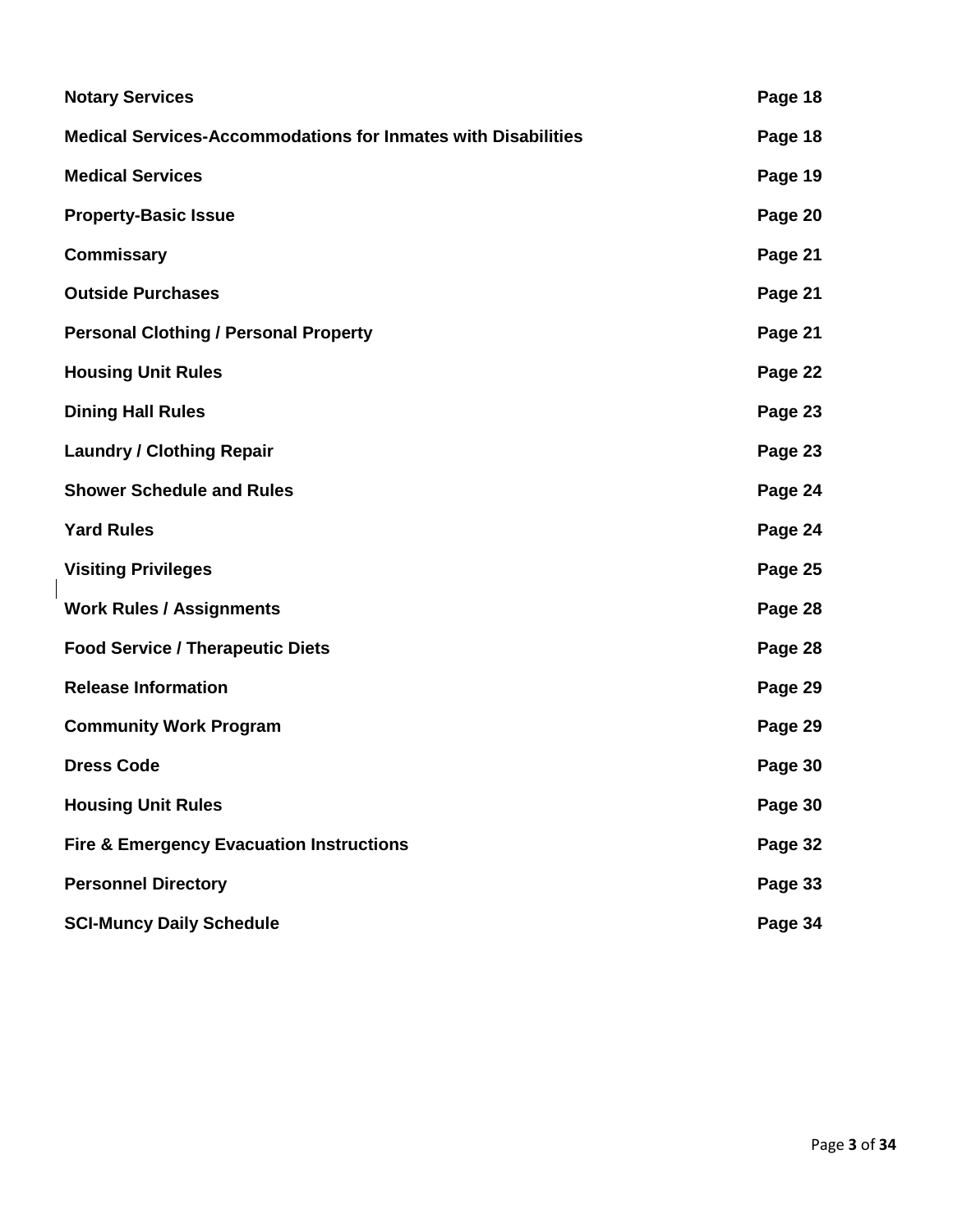## **SCI-Muncy Inmate Handbook Supplement**

#### **Introduction**

This handbook provides general information regarding **SCI-Muncy** procedures. When these procedures are changed, you will be given notice of the change(s) and the most current procedures will become effective, regardless of what information is in this handbook supplement.

If there is no information listed on a specific topic that you are interested in, please refer to the DOC Inmate Handbook for further information.

The purpose of this Handbook Supplement is to provide you with the general rules you are expected to follow while at the State Correctional Institution at Muncy. You are responsible for following the rules. You will keep this Handbook Supplement from the time it is given to you until you are released from the State Correctional Institution at Muncy. You are also responsible for keeping this Handbook Supplement in good condition. If your handbook is lost or destroyed, a replacement may be obtained with the replacement cost of \$2.50 charged to your account.

This handbook provides general information regarding SCI-Muncy procedures. When these procedures are changed, you will be given notice of the change(s) and the most current procedures will become effective, regardless of what information is in this handbook supplement.

When there is a question, ask your Housing Unit Officer. Times may vary under certain circumstances, such as Winter/Summer recreation schedules (these will be posted), special programs, etc.

Please remember that it is not possible to put everything in writing. You are responsible for following all orders given to you by staff. Even if there appears to be a conflict, obey an order promptly and properly. You may appeal to a higher-ranking official at a later time, using the request/grievance system.

The rules and guidelines for the institution have been developed with suggestions from all personnel and inmates. Periodic revisions are made as needed or as policy changes require. Suggestions are always welcome and are often helpful in modifying the rules. Unless written notification is provided to the contrary the rules contained on these pages are in full effect. Failure to comply with these rules may lead to disciplinary action, which becomes part of the record from which progress reports are written.

You are to keep this handbook supplement until you are transferred from this facility. If your handbook supplement is lost or ruined, you may purchase a new one.

#### **Local Procedures Manual**

All Department of Corrections Policies and SCI-Muncy Procedure Manuals are available for your review in the Inmate Library. You may request the policy and procedures from the Inmate Library. Failure on your part to follow the guidelines contained in these Directives may Subject you to disciplinary action.

#### **Communicating with Staff**

There is a personnel Directory located in this supplement. You may write to any staff member with questions and/or to request assistance. You should refer to the directory and select the one person or the one department directly involved. Write with care, state your questions(s) completely, and describe in detail the assistance you require. All communications with staff shall be courteous and specific. Grievance Forms are to be used only when filing an official complaint as described in DC-ADM 804-Inmate Grievance System. You should make every effort to resolve problems through proper channels before filing a grievance. All staff should be addressed using the prefix Ms., Mr., CO, Nurse, etc. Never address a staff member by his or her first name.

#### **I. Accounting**

# **A. General**

1. Cash Slips **(DC-138A)** are available on each housing unit and must be filled out in **duplicate**  accurately and completely. Please ensure that a pre-addressed envelope is attached to the cash slips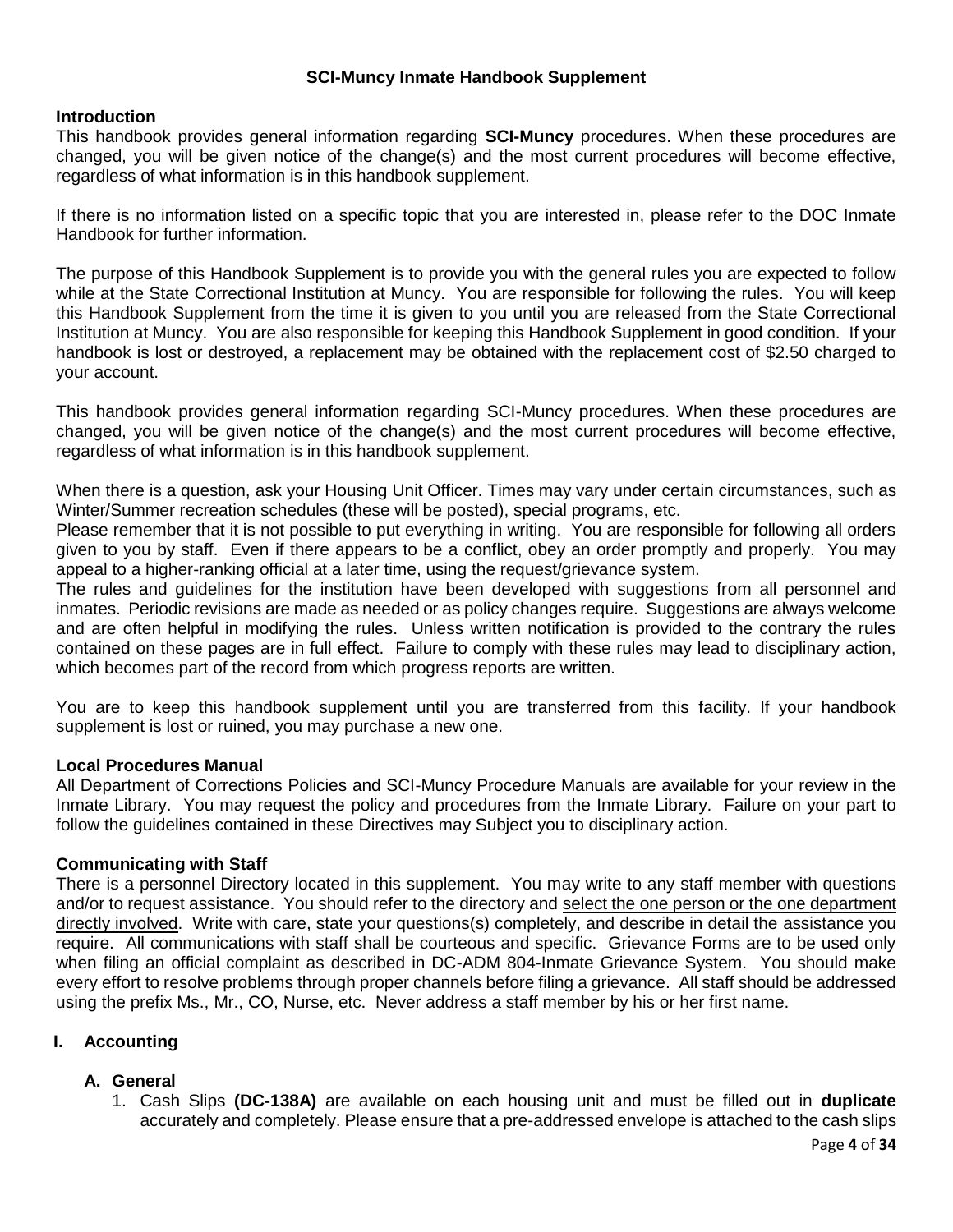for all outside purchases. When the Cash Slip is prepared, you must include your institution number, housing unit, bed number and date. Your name must be printed at the top of each Cash Slip to speed its return. A brief, but specific description of the request should be included on the Cash Slip. Cash Slips must be presented to the housing unit Officer, along with your ID. At this time you will sign the Cash Slip in the presence of the Officer, who in turn will verify the signature by signing the DC-138A and putting the housing unit stamp on it. The Cash Slip is then forwarded, with the proper request, to the department in question and ultimately on to Inmate Accounting. If any of the details are missed the Cash Slip will be returned to you for completion, resulting in a delay of processing. Do not include an "Inmate Request to Staff" (DC-135A) with your Cash Slip unless there is an unusual circumstance or dated deadline. All requests will be processed as quickly as possible.

- 2. To open a savings account, you must write to inmate accounts to complete the process. Local bank information is available from inmate accounts staff. Inmates are not permitted to open checking accounts or joint accounts with other inmates. Withdrawals are only permitted to be sent to the inmate's institutional account and would be subject to any ACT 84 or CVCF deductions.
- 3*.* To make deposits to your savings account, you must send one completed cash slip to Inmate Accounts. To withdraw from your savings account, write an Inmate Request to Inmate Accounts, and you will be called over to sign the savings withdraw slip.
- 4*.* The Department of Correction's monthly statement is printed on the first work day of the following month. It is distributed as quickly as possible. This is a permanent record and should be retained to verify funds and balance each personal account. Account balances are also available when logging into the housing unit kiosk.
- 5. Inmates are responsible for maintaining an accurate financial record and account balance. This is achieved by using your DOC statement to verify the account balance. Record each receipt as you receive it, keeping in mind that it may not be immediately available for spending. Always verify your institutional number on the receipt. As you write your Cash Slips, or receive Commissary, deduct them from your account. No receipts are sent for cable, Crime Victims Compensation, ACT 84, Child Support or involuntary court deductions.
- 6. Monetary Gifts-it is important to inform family and friends that the institution cannot accept personal checks or money orders as this is now handled through "J Pay". For an exceptions or inquiries, direct questions to the Business Manager.
- 7. Receipts to an Inmate's Account will be posted as quickly as possible. "J Pay" reports are sent to Inmate Accounting after payment has been posted to inmate accounts. Receipts are then forwarded to the inmate.
- 8. Cash slips (DC-138A) are the method of requesting that money be taken from an Inmate's account for a specific reason. One cash slip is required if the amount of the transaction is known. Three cash slips are required if the transaction amount is not known, such as additional postage. Inmate accounting retains the cash slip. A complete and printed name must appear at the top of each cash slip. The cash slip should include a brief but specific description of the request. All signatures must be authenticated and verified by staff, normally the housing unit officers. All requests will be processed as quickly as possible.
- 9. Copies / Venda Card-If you wish are purchased thru Commissary. In the event that the library copier is inoperable, legal copies only may be made in the Business Office. You must send a request slip to the Business Manager to have legal copies made. You will then be called to the Business Office where a signed cash slip and originals must be presented. After your account and originals are verified, copies will be made. The cash slip will be signed by the staff member making the copies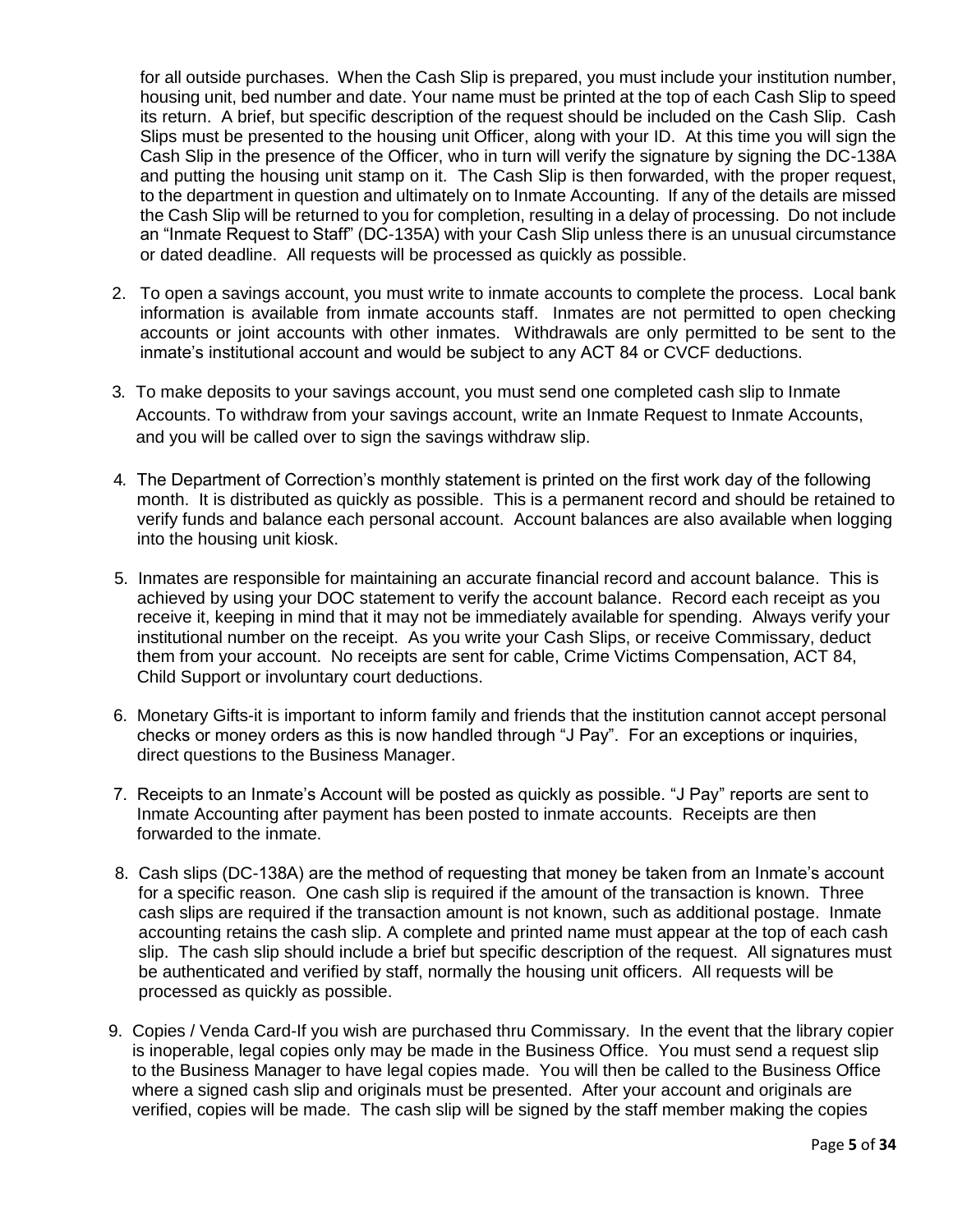and sent to inmate accounts for posting. Should the machine malfunction or produce bad copies you will not be charged. The staff member making the copies will make the determination.

- 10. Personal Property including birth certificates, driver licenses, airline/bus tickets, banking information, etc. is kept in an individual DC-152 (Personal Property Envelope). These are kept in a locked file safe in the Business Office.
- 11. Releases are processed through the Gate House or Admissions. Contents of your DC-152 (Personal Property Envelope) and account balance will be given to you at this time. Inmate accounting will provide you with a closing account statement. The DC-159B (Receipt of Personal Effects) will be verified and signed. Policy states that \$100.00 in cash will be given, if available on the inmate's account and the balance of the account will be given in check form. Accounts will be escrowed for release funds upon receipt of Green Sheet or notification of sentence complete date. Escrows may occur up to 4 months prior to release date. Prepaid phone card refunds will be included in the release funds.
- 12. Cable is a prepaid service; money must be available at the time billing is processed. Contracts and disconnect notices are due at Inmate Accounting by the  $15<sup>th</sup>$  of the month prior to billing.
- 13. Requests for account records can be made by submitting an inmate request to Inmate Accounts. All money requested for escrow will remain in escrow until time of release.

## **B. Copying Charges**

Photocopying services are available to you for 10 cents a copy in the Library. You will need to purchase a venda-card.

#### **II. Daily Operations (See Attachment A for daily schedule)**

# **A. Identification Cards**

1. Each inmate is issued a Department Identification Card (ID). You must carry your ID card at all times, other than to/from showers. You must show your ID card, and give your name and number to any employee who asks you for it. You should keep your ID card in good condition because you will need it for commissary and other activities. Lost, destroyed, or damaged ID cards must be replaced immediately and the cost will be charged to your account. If there is a significant change in your physical appearance, weight gain/loss, growing or shaving of facial hair, etc, you will be required to get a new ID at your expense. The cost of the replacement will be five dollars (\$5.00). The inmate must submit a cash slip in the appropriate amount, with an "Inmate Request to Staff" letter to the Property Intake Officer. ID cards requiring replacement due to normal wear will not be at the expense of the inmate. It shall be the responsibility of the Housing Unit Officer to review ID cards periodically, to determine the need for replacement.

#### **B. Pass System**

- 1. An Inmate Pass System is used to regulate Inmate Movement throughout the Institution at times other than General Line Movements.
- 2. Individual inmate movement is managed through the inmate pass system with all general line movements (work lines, school lines, yard-out, activities, etc.) monitored by the rover and/or Zone Sergeant, as in the case of DCC unit inmates, by the Unit Sergeant.

A standardized inmate pass is utilized with the following information recorded: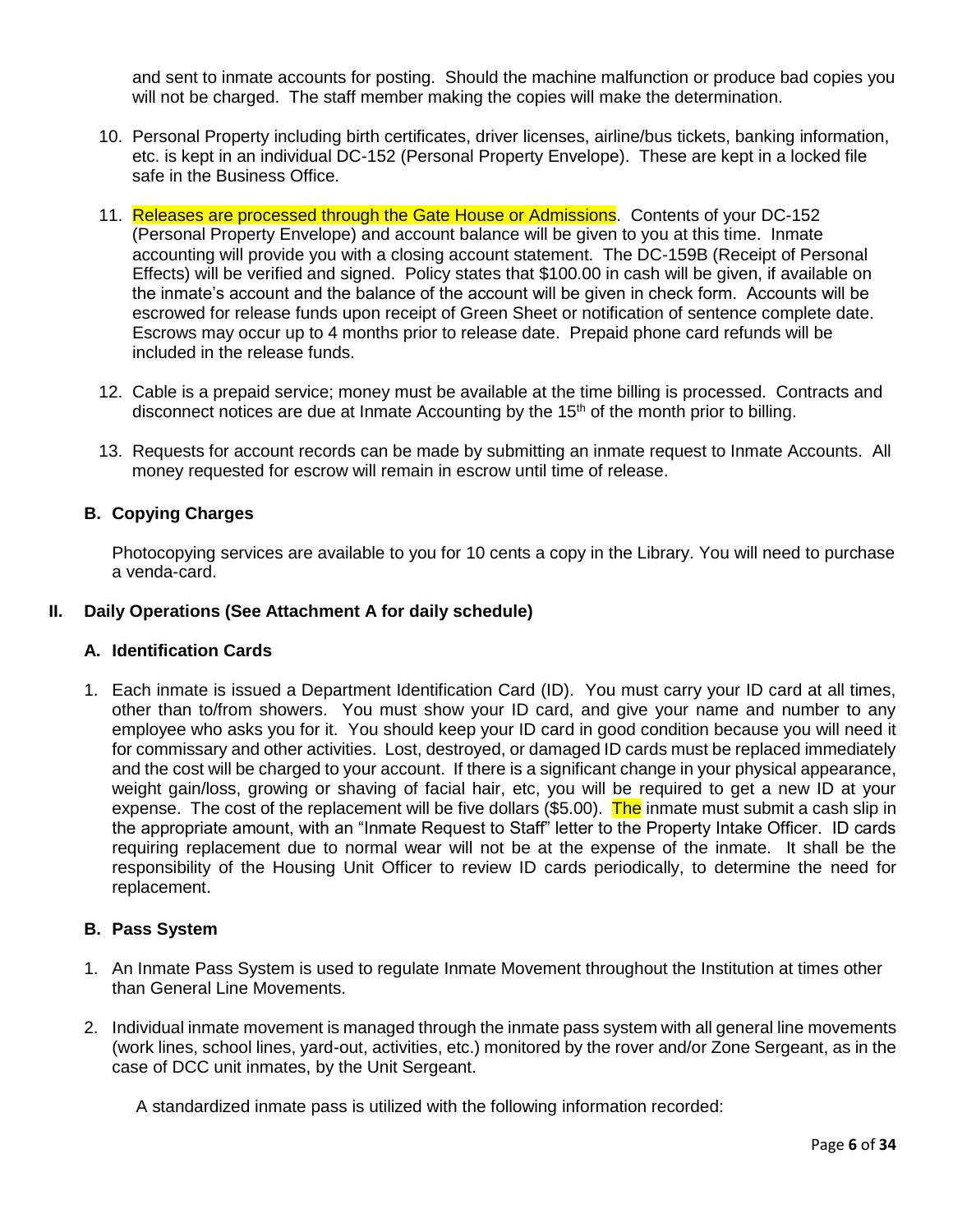- Date of pass;
- Name & number of inmate;
- Destination;

 $\overline{a}$ 

- Authorizing signature;
- Time of departure & staff signature;
- Time of arrival and staff signature; and
- Time of return and staff signature
- 3. Inmates are permitted to be in possession of only one pass at any given time. No inmate is permitted to be involved in the issuing or distribution of any inmate pass. Inmates are required to have their ID card in possession at all times to assist in identification and are required to show their ID upon demand. Passes are collected at the completion of the trip to guard against re-use and for examination to detect possible tampering. The passes are returned to the issuing authority for this function after which the pass is destroyed.

#### **C. Facility Management (See Attachment B for Personnel Directory)**

## **D. Prison Rape Elimination Act (PREA) (DC-ADM 008)<sup>1</sup>**

The Pennsylvania Department of Corrections has a Zero Tolerance Policy for sexual abuse or sexual harassment. This means that no sexual abuse or sexual harassment is tolerated, including abuse by inmates and by staff. Furthermore, inmates and staff who report sexual abuse or sexual harassment, or cooperate in a PREA investigation, shall be protected from retaliation. Sexual abuse includes sexual abuse by another inmate or sexual abuse by a staff member, contractor or volunteer. (28 C.F.R. Part 115, §115.11)

- 1. Sexual activity between a staff member and an inmate can **never** be consensual and is **always** against the law.
	- a. Zero Tolerance means that anyone who engages in, fails to report, or knowingly condones sexual abuse or sexual harassment of an inmate shall be subject to disciplinary action, up to and including termination, and may be criminally prosecuted.
- 2. Sexual abuse of an inmate by another inmate includes any of the following acts, if the victim does not consent, is coerced into such act by overt or implied threats of violence, or is unable to consent or refuse: (§115.6)
	- a. Contact between the penis and the vulva or the penis and the anus, including penetration, however slight;
	- b. Contact between the mouth and the penis, vulva or anus;
	- c. Penetration of the anal or genital opening of another person, however slight, by a hand, finger, object or other instrument; and
	- d. Any other intentional touching, either directly or through the clothing, of the genitalia, anus, groin, breast, inner thigh, or the buttocks of another person, excluding contact incidental to a physical altercation.
- 3. Sexual abuse of an inmate by a staff member, contractor or volunteer includes any of the following acts, with or without the consent of the inmate: (§115.6)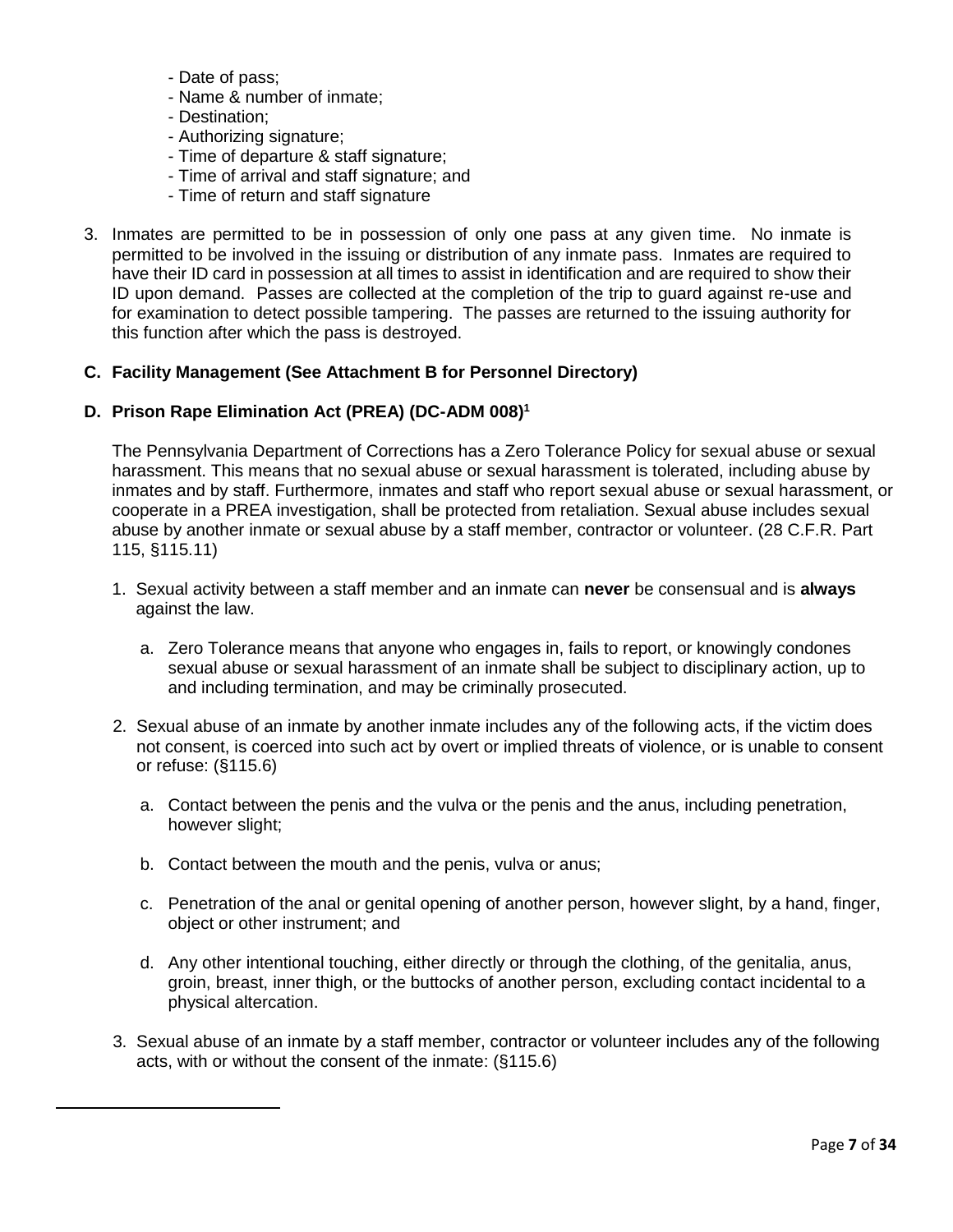- a. Contact between the penis and the vulva or the penis and the anus, including penetration, however slight;
- b. Contact between the mouth and the penis, vulva, or anus;
- c. Contact between the mouth and any body part where the actor has the intent to abuse, arouse, or gratify sexual desire;
- d. Penetration of the anal or genital opening, however slight, by a hand, finger, object, or other instrument, that is unrelated to official duties or where the actor has the intent to abuse, arouse, or gratify sexual desire;
- e. Any other intentional contact, either directly or through the clothing, of or with the genitalia, anus, groin, breast, inner thigh, or the buttocks, that is unrelated to official duties or where the actor has the intent to abuse, arouse, or gratify sexual desire;
- f. Any attempt, threat, or request by an actor to engage in the activities described above;
- g. Any display by an actor of his/her uncovered genitalia, buttocks, or breast in the presence of an inmate; and
- h. Voyeurism. Voyeurism by a staff member, contractor, or volunteer means an invasion of privacy of an inmate by staff for reasons unrelated to official duties, such as peering at an inmate who is using a toilet in his or her cell to perform bodily functions; requiring an inmate to expose his or her buttocks, genitals, or breasts; or taking images of all or part of an inmate's naked body or of an inmate performing bodily functions.
- 4. Sexual Harassment
	- a. Repeated and unwelcome sexual advances, requests for sexual favors, or verbal comments, gestures, or actions of a derogatory or offensive sexual nature, by one inmate directed toward another.
	- b. Repeated verbal comments or gestures of a sexual nature to an inmate by a staff member, contractor or volunteer including demeaning references to gender, sexually suggestive or derogatory comments about body or clothing, or obscene language or gestures. (§115.6)
- 5. Methods of Reporting for Inmates, Friends, Family and the General Public
	- a. An inmate who is a victim of sexual abuse or sexual harassment by another inmate or staff member should:
		- (1) make a verbal or written report to any staff member;
		- (2) submit a **DC-135A, Inmate Request to Staff Member**; or
		- (3) submit a written report to the Sexual Abuse Reporting Address: BCI/PREA Coordinator, 1800 Elmerton Ave., Harrisburg, PA 17110.
	- b. Third party reports can be made to the Sexual Abuse Reporting Address, BCI/PREA Coordinator address 1800 Elmerton Ave., Harrisburg, PA 17110 (§115.51, §115.54)
- 6. Victims of Sexual Abuse Have Access to Free Support Services (§115.53) a. Write to request more information: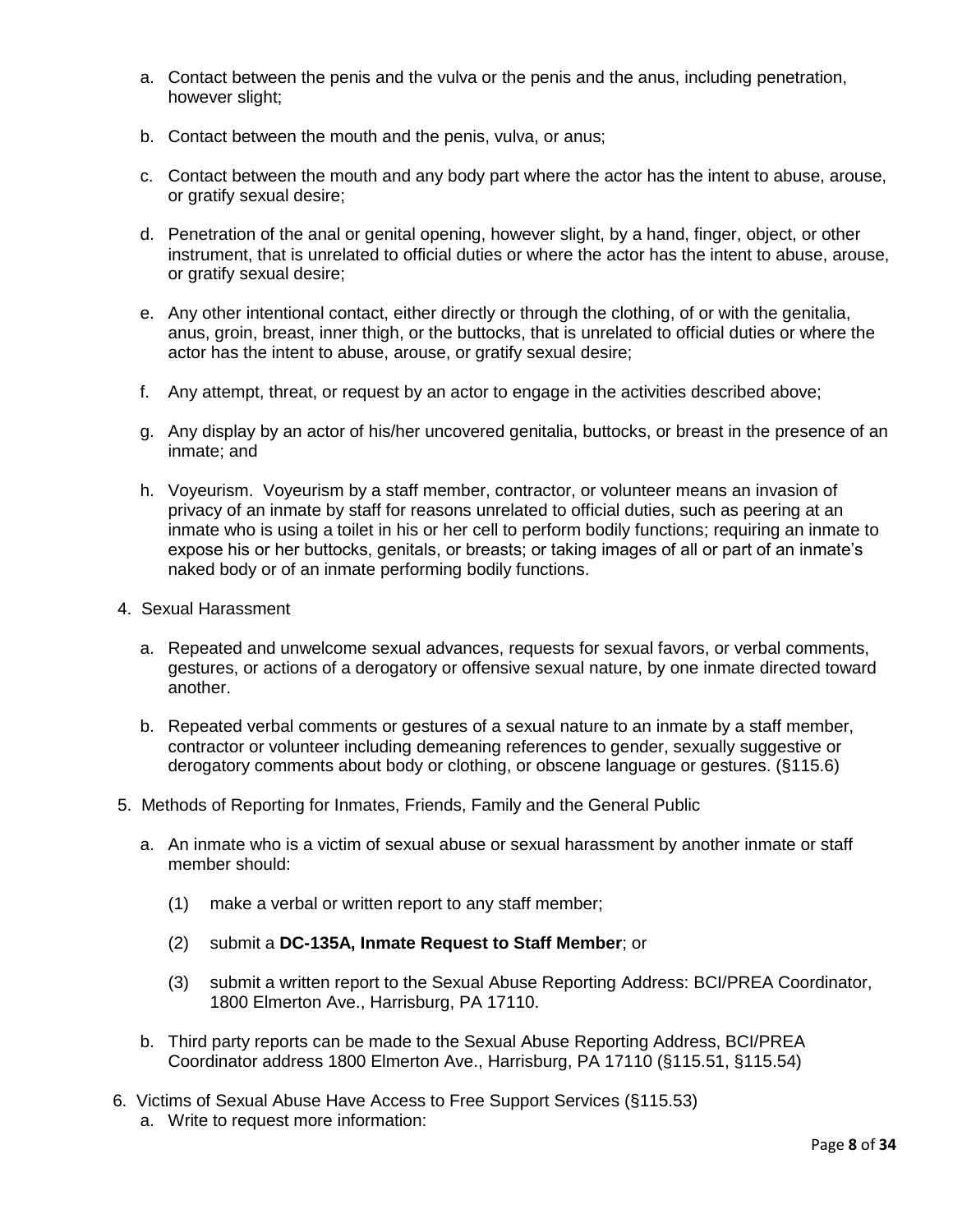PCAR Pennsylvania Coalition Against Rape P.O. Box 400 Enola, PA 17025 You may also contact your facility's PREA Compliance Manager for access to this service.

# **E. Inmate Grievance System (DC-ADM 804)**

See **Attachment B, Personnel Directory**, for the **name** of the Grievance Coordinator. Grievance forms are located on every housing unit.

#### **III. Inmate Services/Privileges**

## **A. Cable Television (DC-ADM 002)**

- 1. Channel **37** is designated as the institution's Wellness/Fitness/Black History/Women's History Month/Special Information Channel.
- 2. Channel **38** is designated as the institution's movie channel. This channel will be used to show Institution-wide movies.
- 3. Channel **50 through 55** is designated as the institution's informational channel. The channel will serve as an in-house channel for broadcast messages, treatment and other in-house programming for viewing by the inmate population.
- 4. Cable cords will be issued by the Unit Team Staff and will be turned into the same staff when service is disconnected*.*
- 5. Questions related to billing will be handled by **Business Office**. Questions related to technical difficulties should be directed to **Maintenance, Facility Maintenance Manager**.
- 6. If you are placed in the RHU or going out on WRIT (ATA), it is your responsibility to notify the Business Office to cancel service; otherwise, monies will continue to be deducted.
- 7. An inmate transferring from a facility that is serviced by Correctional Cable TV (CCTV) is permitted to transfer that service to the new facility provided that facility is also serviced with CCTV. The inmate will notify the Inmate Accounting Office upon arrival and request transfer of the CCTV service. In addition to providing a request slip, a new signed CCTV contract should be provided. Upon verification of payment and service at the previous facility, the inmate will be permitted service and all appropriate local notifications will occur. The facility will not be responsible for any reimbursement of funds which occur ding the period of transfer.

#### **B. Cell Assignments**

- 1. Inmates deemed eligible for double celling cannot refuse to be double-celled.
- 2. Inmate requests for cell changes will be evaluated by the Unit Management Team. To request a cell change, you must contact your Unit Manager.
- 3. Staff initiated cell changes for safety or security reasons may occur at any time with approval of the Unit Manager or the Shift Commander, or their designees.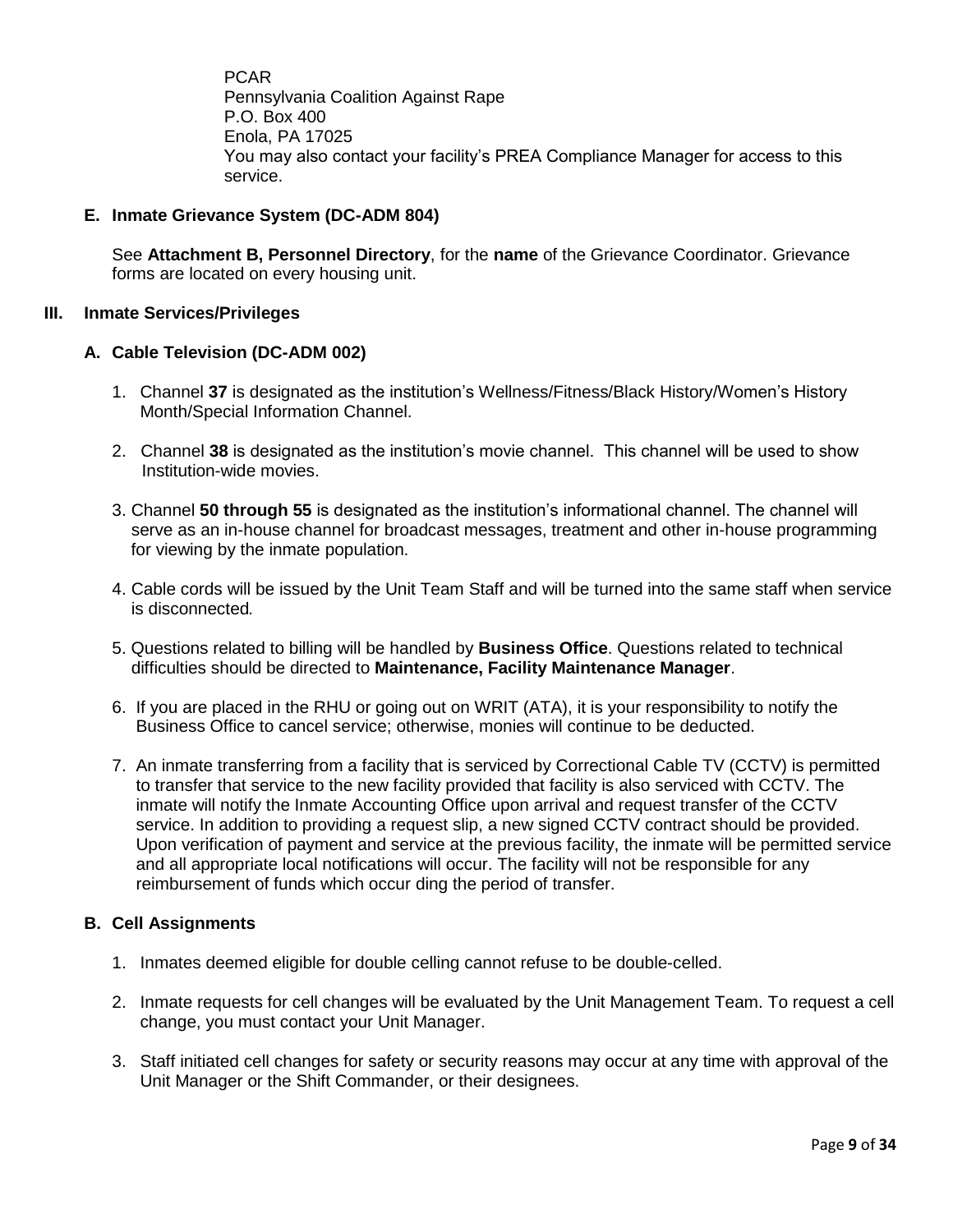# **C. Education (Academic and Vocational)**

- 1. School Schedule is Monday through Friday from 8:00 a.m. to 4:00 p.m. The Education Department provides adult basic education, general educational development, commonwealth secondary diploma, special education, eight vocational courses, library services of a general nature and law library, the department also provides Act 143 Victim Awareness Education (as required by legislative action) prior to an inmate's parole. *There is also the opportunity to attend a certificate program through Luzerne County Community College. REMOVE Sentence*
- 2. SCI-Muncy offers the following academic classes for inmates without a high school or GED diploma: Adult Basic Education, General Educational Develop (GED), and Special Education, Prevocational/Tools for Success, Money Smart, and English as a Second Language. Students without a verified High School or GED diploma are required to attend school as mandatory GED students. Books to help you with your goal of obtaining your GED are located in the library. Inmates wishing to study independently for the GED exam should ask the librarian for these resources.
- 3. Vocational classes offered to inmates who meet certain admission requirements. Vocational Classes include: Business Education, Machine Shop, Fiber Optics, Computer Aided Drafting and Design, Custodial Maintenance/Building Trades, and Cosmetology.
- 4. Victim Awareness Education is offered to students who are identified by the Records Department for the class. You will be notified by the Education Department if you need to take this class. This class is only open to individuals who have been identified for the class and successful completion is required prior to release.
- 5. Inmates will receive more detailed information regarding Educational and Vocational Classes shortly after classification. Inmates may write the Educational Guidance Counselor concerning education/vocational questions at any time. The inmate cable channel is often used to advertise class openings and special class offerings. We look forward to helping you with your educational and vocational goals.

**Rules for Applying for Educational Programs** 

- a. If you are interested in an academic school program, you must send a **DC-135A, Inmate Request to Staff** to the Academic Guidance Counselor.
- b. Vocational Programs: you must have a valid copy of your GED or High School Diploma on file in the Education Department or completion of the Pre-Vocational Course prior to enrollment. You must have been administered all required academic and vocational examinations.
- c. Block Tutoring may be available through the Education Department.
- **1. Library Services**

# **Recreation Library**

- a. The main library is located in the Education Building. In order to use the main library you need a library pass from the unit officer. This pass will grant you admission to use the library. There is a variety of materials and services for your use. When you are finished, the library pass will be used for your return to your unit.
- *b. The main library is located in the Education Bldg. In order to use the main library you need a library pass from the unit officer. This pass will grant you admission to use the library. When you are finished, the library pass will be used for your return to your unit. (REMOVE Paragraph)*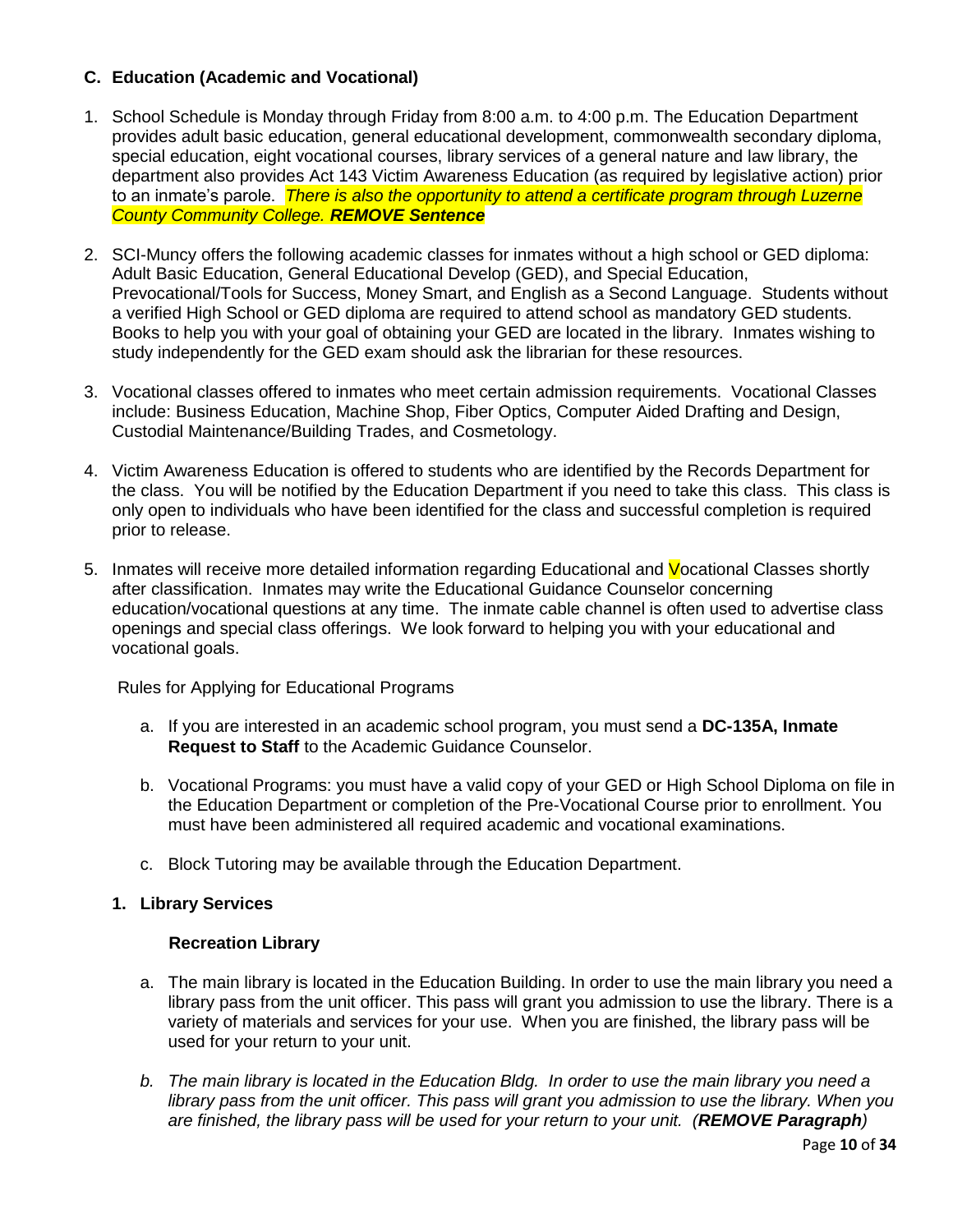b. SCI-Muncy's library participates in the Access PA interlibrary loan cooperative. If the library does not own the material, it can be borrowed from another library in Pennsylvania. An interlibrary loan form can be completed at the library. One ILL book can be requested. When that ILL book is returned another request can be completed.

Law Library Schedule: General Population

Law Library schedule for general population is scheduled by the Librarian in one-hour law appointments as follows:

| Sunday, Monday     | $1300 - 1600 - 1900 - 2000$   |
|--------------------|-------------------------------|
| Tuesday - Thursday | $0830 - 1100$ & $1300 - 1600$ |
| Friday, Saturday   | $0830 - 1100$ & $1300 - 1600$ |

Inmates serving Cell Restrictions are scheduled from 0830 – 0930 hrs., Tuesday, Wednesday and Thursday only.

c. Specialized Housing-

"S" Unit and "H" (DCC) inmates are scheduled Monday, Wednesday and Friday from 1500 -1600 hrs.

"R" Unit (RHU) inmates are scheduled everyday from 0800 – 1000 hrs, 1400 – 1600 hrs, and 1900 – 2100 hrs. An inmate housed in the RHU needs to send an inmate request slip to the RHU Lt. to be scheduled.

"Q" Unit (MHU) inmates write a request to the librarian and a book is sent to their unit.

- d. Questions about the library should be directed to the librarian or the library assistant. The main library contains work areas to do school and personal research. All the books that circulate are loaned out for a period of **(Local)**. You are permitted to have **6** books out at a time. Different restrictions apply to inmates in segregation status.
- e. The main library contains books for recreational reading the supplemental material to the education courses.
- f. Satellite mini-libraries are in place on each unit. Inmates can check out books and materials on a wide assortment of topics. These topics range from fiction and non-fiction to drug and alcohol, stress and anger, literacy, and GED test preparation. Mini-libraries are staffed by trained inmate tutor/librarians.

# **D. Grooming (DC-ADM 807)**

*1.* Inmate hygiene and personal grooming shall be handled per DC-ADM 807. Cosmetology services will be available by appointment. A signup form will be posted in the common room area of each housing unit at the onset of each new posting cycle. The Cosmetology Price List will be posted in each Housing Unit. The Cosmetology Instructor will make every attempt to schedule appointments during off-days or non-working hours. Inmates will be notified of their appointment date and time via the Daily Call Out Sheet. No inmates are permitted in the Cosmetology area without a scheduled appointment. Unauthorized inmates may receive a misconduct pursuant to DC-ADM 801*.*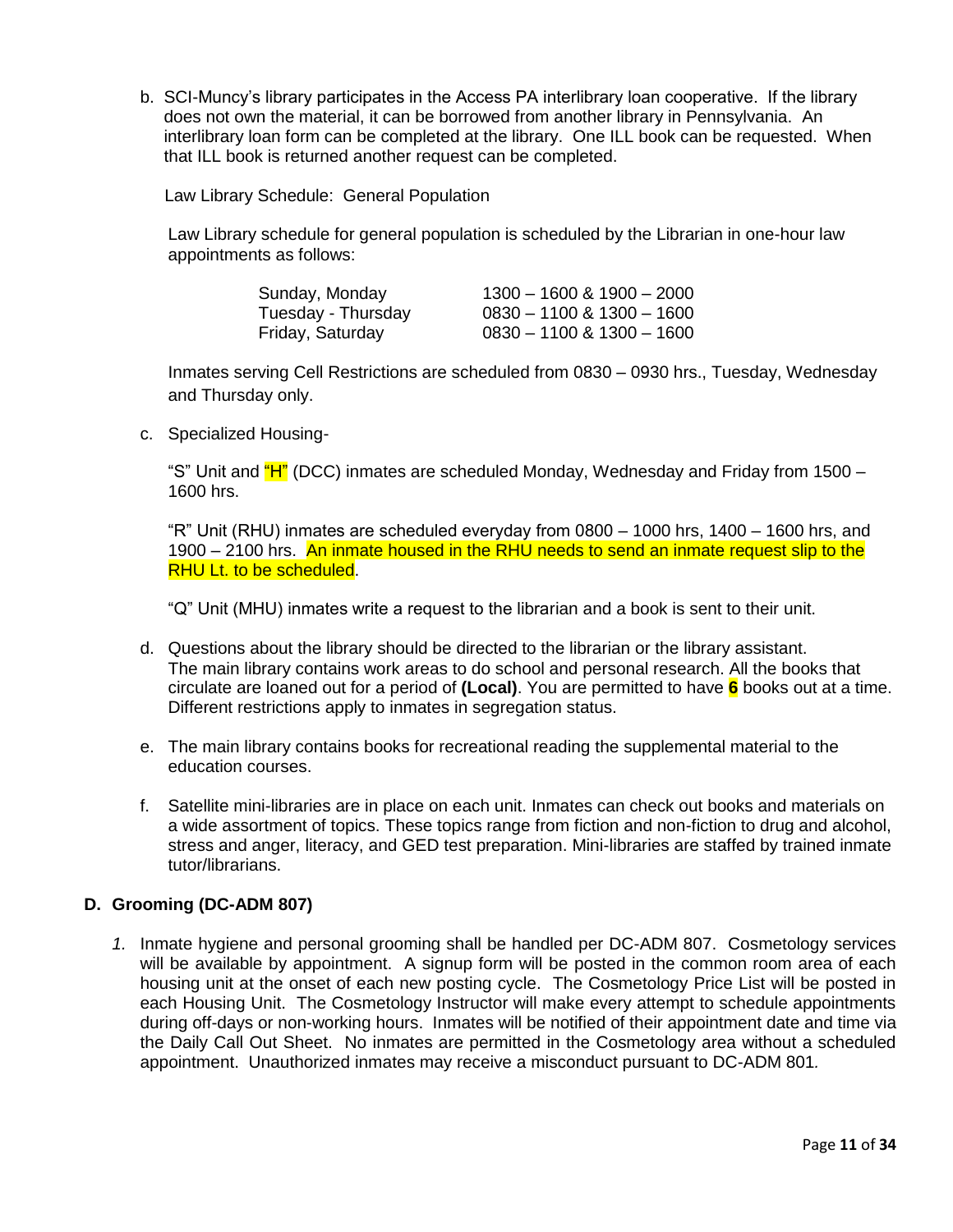# **Specialized Housing Cosmetology Schedule**:

- 1. Inmates housed in the R Unit (RHU)/DTU/BMU/SRTU and Q Unit (MHU) for 30 days or longer are eligible for a haircut only and will be scheduled at the end of each general population rotation.
- 2. "S" Unit (DCC) and H Unit inmates may sign up for Cosmetology when released from DCC, when their housing unit is posted.
- 3. YAO/YOU inmates will be scheduled at the end of the general population rotation and escorted to Cosmetology.

# **E. Mail and Incoming Publications (DC-ADM 803)**

- 1. All mail, with the exception of the eight, one-ounce, first-class letters per month requires cash slips.
- 2. Outgoing mail is picked up Sunday through Thursday in the evening. Incoming mail is delivered Monday through Friday. The process for preparing outgoing mail is explained in detail in the Inmate Mail and Incoming Publications Procedural Manual. The return address to be placed on all outgoing mail is: Full Name, Inmate Number, SCI-Muncy, P. O. Box 180, Muncy, Pa. 17756. No mail will be added once it has been collected. No mail can be pulled from the boxes. Only authorized staff will collect the mail. Incoming mail and mail to be returned to inmates will be distributed in the evening by unit officers.
- 3. Outgoing mail-envelopes are not be too sealed with staples, as they cannot be run through the postage machine. . All mail received in the mailbags with substances, tape and excess staple will be returned to the inmate.
- 4. Three (3) (DC-138A) Cash slips must be attached to envelopes that are going out of the country (i.e. Germany, Canada, Mexico, etc.) or for letters which are overweight. Overweight mail that is Received without cash slips will be returned to the inmate.
- *5.* Incoming Mail/Incoming Correspondence determined to be undeliverable and with no return address will be returned to the U.S. Post Office for their disposal. Correspondence containing money orders, cash or personal checks will be confiscated, and the inmate will receive a copy of the Confiscated Item Receipt (DC-154A). It is the inmate's responsibility to write to the mailroom and send an envelope with three (3) Cash Slips (DC-138A), to have the money order, cash or personal check returned to sender at her expense. Per the DC-ADM 803, Inmate Mail and Incoming Publications Procedures Manual, Section 1—General Procedures, Attachment 1-B states the inmate has the option to forward a cash slip with an addressed envelope to the mailroom within 15 working days from the date of this decision to have the contraband mailed out of the facility or it will be destroyed. Material that cannot be legally mailed will be destroyed.
- 6. Official documents such as driver's license, birth certificate, social security card, welfare card, medical card, etc. will not be delivered to the inmate, but shall be recorded and sent to the Business Office to be kept in a designated safe, area or file. Mailroom staff shall notify the inmate and her counselor of the document being held and forward only the correspondence to the inmate.
- 7. Institutional mail-request to staff forms (DC-135A) must include the staff member's name and department on the outside of the form.
- 8. Problems concerning mail should be addressed on the request slip and sent to the Mailroom Supervisor.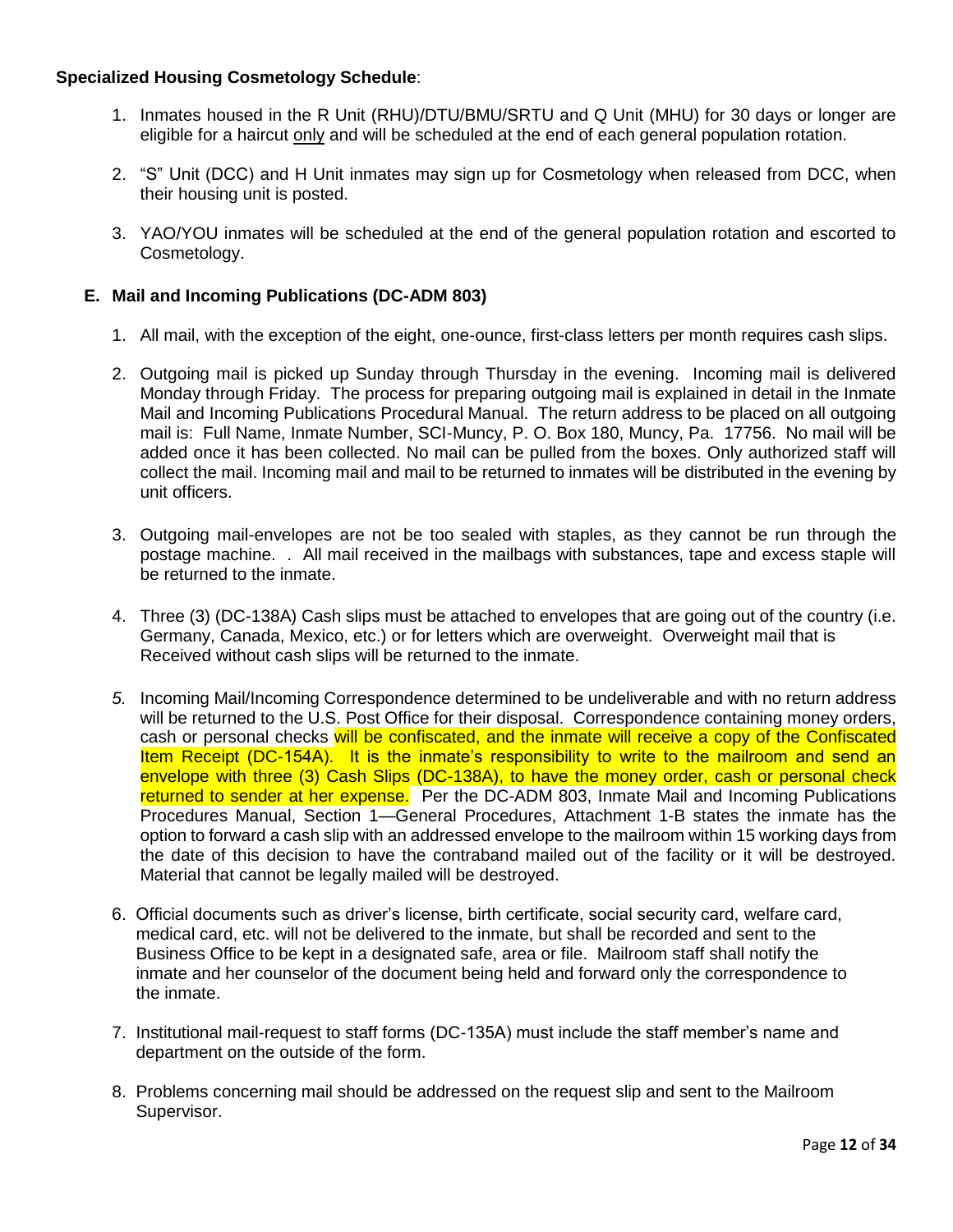9. Prior arrangements and approval must be obtained to mail a package.

# **F. Recreation and Activities**

- 1. Structured and unstructured recreational activities will be available on a daily basis consistent with the activities schedule. The activities schedule will be posted on bulletin boards located in each housing unit. (i.e. Yard, Open Recreation, Exercise Classes, and Concession, etc.)
- 2. Unstructured Open Yard and Open Recreation are held daily. Schedules and rules will be posted on bulletin boards located in each housing unit. Games and equipment are available to be signed out.
- 3. Electronic tablets are not permitted in the yard.
- 4. Athletic Activities-proper athletic wear is recommended while participating in physical activities. All injuries must be reported to staff immediately. All equipment is the property of the Commonwealth of Pennsylvania. Any inmate who is found altering or destroying state property will be subject to disciplinary action. Inmates must have proper medical clearance to participate in any physical activities.
- 5. Housing Unit Music Program—Only harmonicas, guitars with amplifiers, recorders and keyboards with earphones are permitted. Approved musical instruments are only to be played in the individual's room between the hours of 10:00 a.m. and 7:00 p.m.
- 6. Housing Unit Arts and Crafts—Inmates may participate in housing unit arts and crafts in accordance with Local Policy 7.8.1.
- 7. Ongoing Programs are include in the following list. You should send a Request to Staff in order to participate in any of these activities:

\*Personal and Social Skill—Delete \*Book Club \*Health and Wellness \*AM/PM Walk and Jog--Delete \*Adapted Wellness \*Adapted Art Class--Delete \*Calligraphy--Delete \*Crafts/Knitting Class \*Music/Guitar instruction<br>\*Arts/Crafts \*SCI-MUN Pup Program \*IGWF Committee \*Creative Writing \*Adapted/Handicapped Classes \*Weightlifting \*DCC Bootcamp Wt. Lifting **\***Fitness Class

\*Drawing--Delete \*Painting (must take drawing first)--delete \*SCI-MUN Pup Program--delete

8. All other programs are announced and posted as they occur. Examples include but are not limited to; Holiday programs, special events, intramurals, varsity sports, bingo, trivia, photos, bands, game tournaments, contests, shows, etc.

#### **G. Religious Activities (DC-ADM 819)**

1. Program List: A list of the weekly programs is available in the housing unit. For special occasions (listed below), posters/memos will be posted in the housing units.

*\**Jesus Rally \*Life in the Spirit \*Yokefellowship **\*Warian Singers** \*Spiritual Life Application Programming \*Public Rosary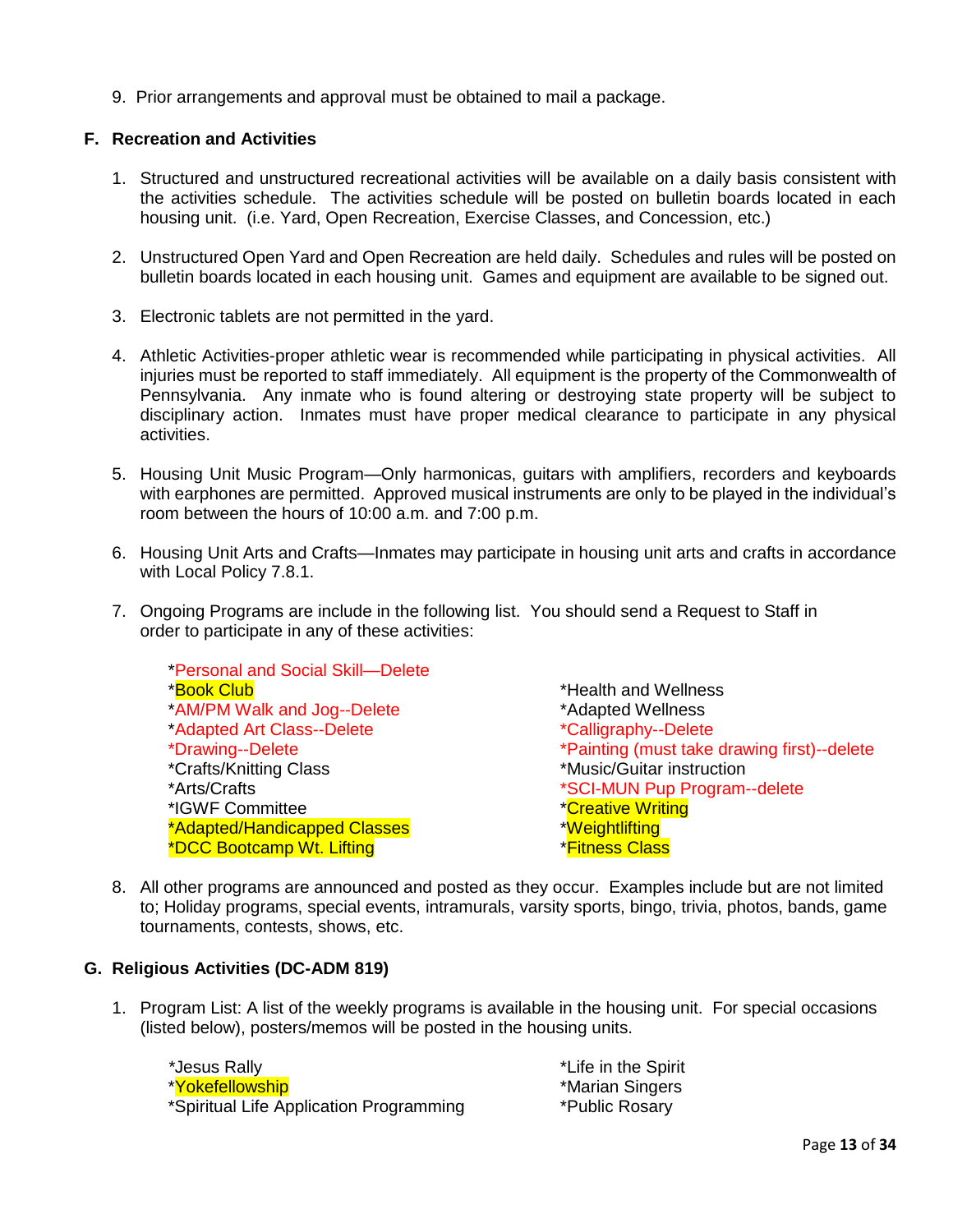| *FISH                             | *Tahleem                 |  |
|-----------------------------------|--------------------------|--|
| *Midweek Prayer                   | *Islam 101               |  |
| *Sacred Dance                     | *RCIA/Adult Confirmation |  |
| *Chancel Choir                    | *Jewish Life             |  |
| *Unit Methodist Women Study group | *Grief Share             |  |
| <b>*Hand Chime Choir</b>          | *Chapel Library          |  |

2. Worship Services—These are the only services that count as "worship services". The Department of Corrections is only mandated to provide inmates with one (1) worship service per week. Although multiple worship services are often permitted, attending more than (1) per week is a privilege and not a right. Inmates will only be permitted to leave work for the Worship Service that they are registered as on the DC1 Face Sheet on DOCNet. Inmates doing any kind of cell restriction or are in DCC are permitted only one (1) Worship service per week which matches their DC1 Face Sheet on DOCNet.

| *GP Protestant Worship      | Sunday | 0800        |
|-----------------------------|--------|-------------|
| *Spanish Protestant Worship | Sunday | <b>1300</b> |
| *Quaker Friends Worship     | Sunday | 1500        |
| *GP/DCC Catholic Mass       | Sunday | 1900        |

(DCC Catholic Mass Monday 1900 after evening Yard Out closes for the season)

| *Jewish Bible Study          | Wednesday |      | $1800$ $(1x/mol)$           |
|------------------------------|-----------|------|-----------------------------|
| *Buddhist Prayer             | Tuesday   | 1330 |                             |
| *DCC Protestant Worship      | Thursday  | 1330 |                             |
| *Jehovah Witness Bible Study | Wednesday | 1830 | $(2^{nd}$ & $4^{th}$ Weeks) |
| *DCC Jumuah                  | Friday    | 0845 |                             |
| *GP Jumuah                   | Friday    | 1330 |                             |
|                              |           |      |                             |

3. Program Schedule-A weekly program schedule is available in the housing units. Inmates are permitted to attend the following services without being on the Call-Out:

| *GP Catholic Mass      | <b>DCC Catholic Mass</b>      |
|------------------------|-------------------------------|
| *GP Protestant Worship | <b>DCC Protestant Worship</b> |
| *Life in the Spirit    | Jesus Rally                   |

- 4. Rules for Applying for Programs-Inmates may enroll in regular religious programs not listed above by submitting a request to the Religious Services Department. Notices are posted giving instructions on how to enroll in special events. Inmates may visit the Chapel Library and receive Bible studies by submitting a request to the Religious Services Department. Notices are posted giving instructions on how to enroll in special events. Inmates may visit the Chapel Library and receive Bible studies by submitting a request to the Religious Services Department.
- 5. Spiritual Advisors—are approved through the Facility Chaplaincy Program Director (FCPD). Submit the Supplement Visitors list with the name and address of the Spiritual Advisor to the FCPD.
- 6. Chaplains are available for Pastoral Counseling. Send a request to set up an appointment with a Chaplain of your choice.

# **H. Program Services**

1. Standardized Programs-The Bureau of Treatment Services has developed a standardized treatment programs for inmates in the Department of Corrections. In addition, the Bureau has developed criteria to determine which inmates are to be enrolled in each of the programs. This criteria is based on a set of aspects of the inmates' backgrounds that have shown to be associated with the level of risk of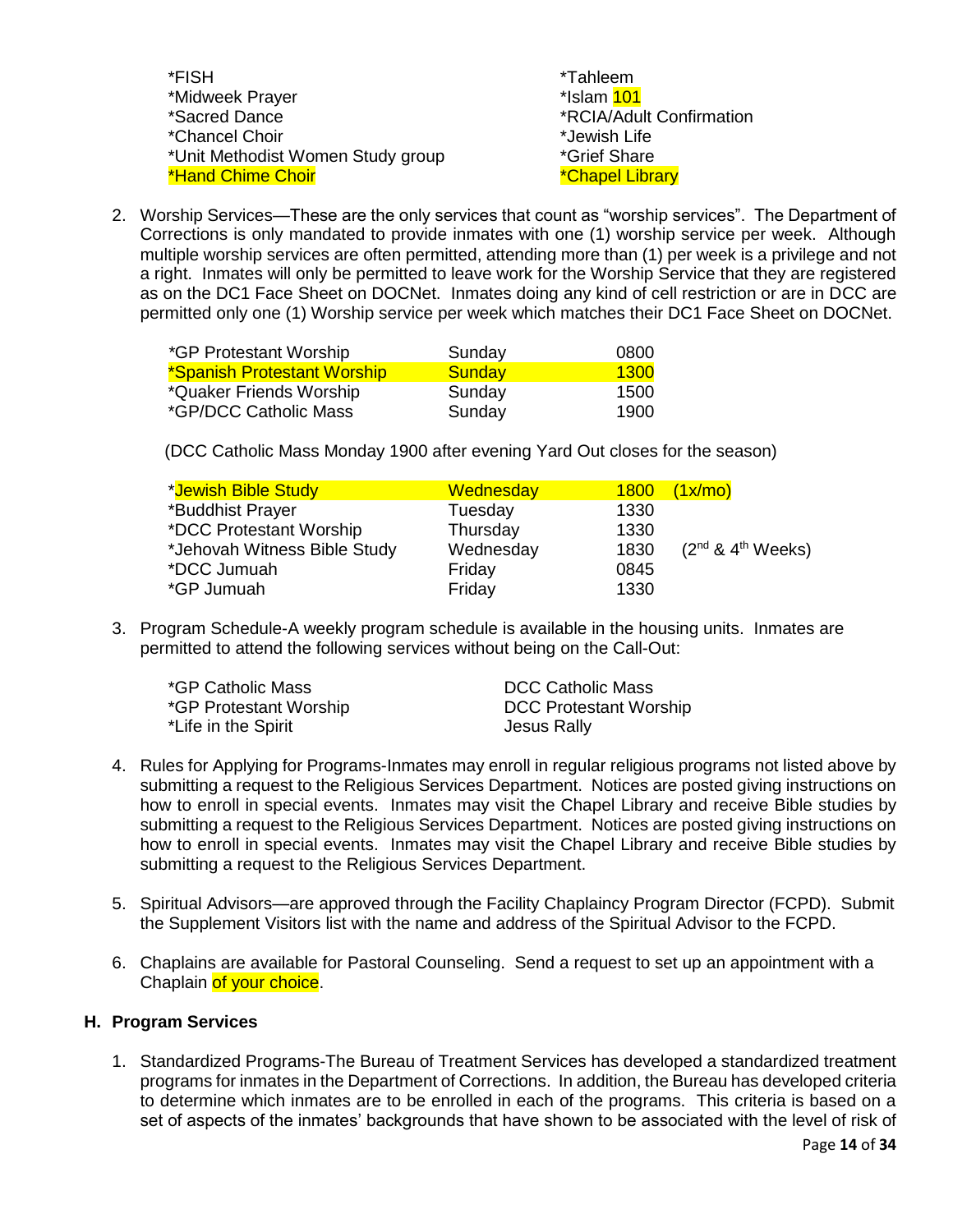re-offending. Standardized programming is entered into the inmates' Correctional Plan based on this criteria. Inmates, then need to take advantage of opportunities to enroll in the programs in order to best prepare themselves to be paroled on their minimum date and be successful on parole once they return to their communities. Once programs are entered into an inmates' Correctional Plan, staff who conduct the programs will see the inmate's name(s) on the waiting lists when they prepare to begin new sections of the programs. The content and titles of specific programs may change from time to time. In general, though, standardized treatment programs are designed to address issues such as the following*:*

> -Alcohol and other drug abuse -Living Safely without Violence and Moving On -Parenting Skills -Responsible decision-making and anger management -Sex Offender Issues

 Volunteer Programs-In addition to the standardized programming, there are occasionally some voluntary programs in which inmates may enroll. Inmates are informed of these programs by notices that are posted in the housing units. They typically enroll in these by submitting an inmate request to staff as indicated on the notice.

- 2. Upon admission to SCI-MUN, all inmates are assigned to a counselor. (Inmates are encouraged to take responsibility for their own treatment). The role of the counselor is to help, to assist and guide you. Counselors make recommendations for parole planning, special requests, treatment changes, and release to community-based facilities. The assigned counselor can provide assistance in handling personal, family and behavioral problems and may meet with inmates individually or in a group counseling. Whether an inmate benefits from counseling services, in large part, depends on her attitude and desire to help herself. It is each individual's responsibility to ask questions, know and understand the process; active participation can be essential to one's progress and future. When writing to your counselor, be as specific as possible to make response quick*.*
- 3. The Parenting Program provides a variety of services for inmates including groups listed below that service a variety of incarcerated mother's needs. One-on-one case management services for inmates experiencing problems with their children or who need assistance contacting Children and Youth Services, young agencies or court officials are also available. Inmates may submit a request for services to the Parenting Department, or be referred through their counselor.

**Program List:** \*Project IMPACT Visitation Center \*Family Virtual Visitation Program \*PA Family Support Alliance \*Child Development Education \*Parenting Teenagers \*Positive Parenting \*Prenatal/Postpartum Support (available for DCC as well as GP pregnant inmates \*House of Hope (Inpatient Program for survivors of DV or SA)

 We recognize that incarcerated mothers are in a very difficult situation when it comes to caring for their children. The following guidelines may help make a successful adjustment while here and may assist in maintaining relationships after release.

\*Take advantage of the parenting classes, programs and counseling services offered while incarcerated. Send letters of progress or copies of certificates programs give certificates) to the social workers to let them know the status of your accomplishments.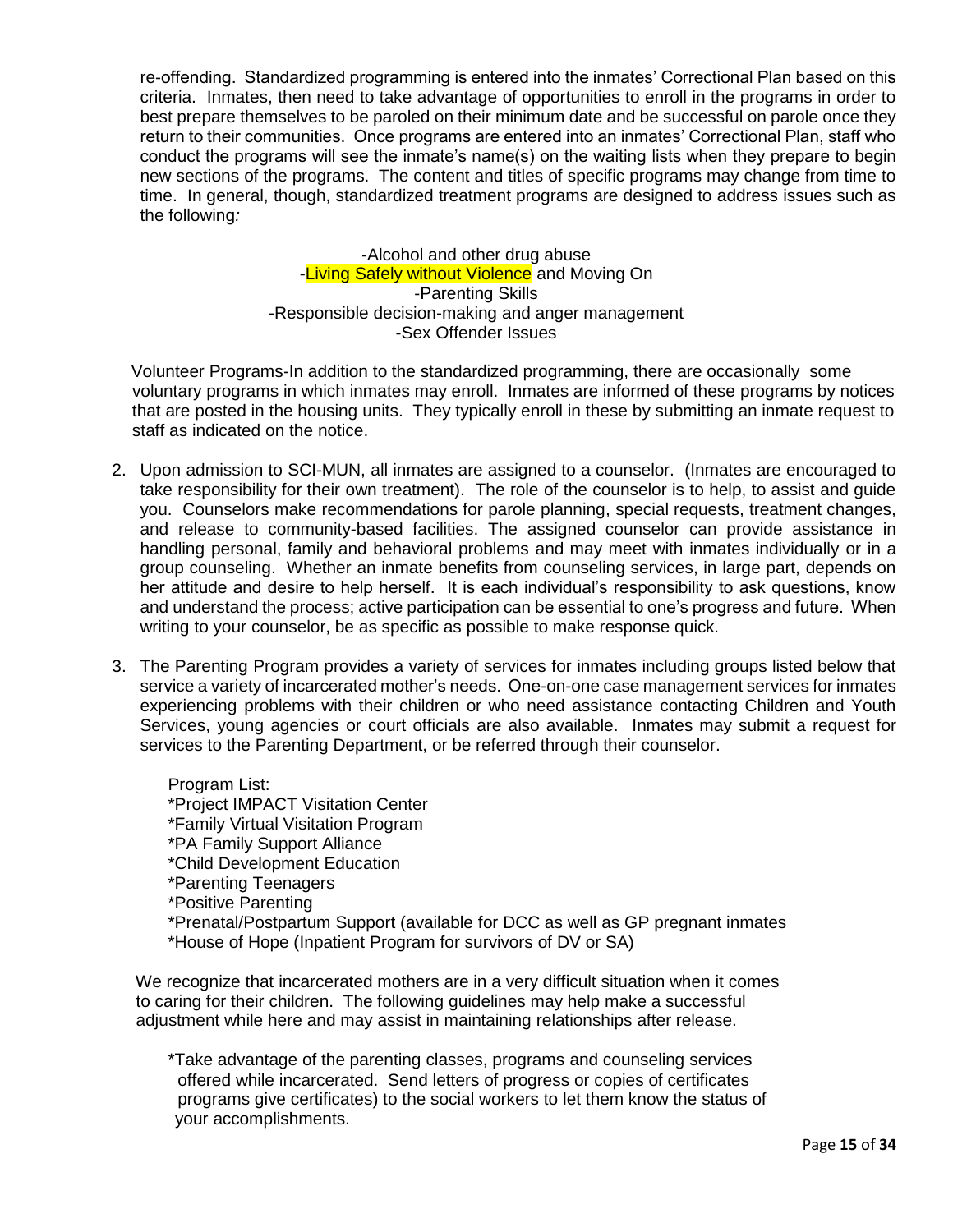\*If problems arise with a child (he or she is arrested, is having disciplinary problems at school, suspected abuse, etc.) the Corrections Counselor or Parenting staff may be able to assist when contacting outside resources. Similarly if there are problems with the caregiver of your child, keep a record of the problem (dates and times) and notify the Parenting Department*.* 

#### **Psychological Services**

- 1. Psychology staff assesses the need for mental health services upon arrival at SCI-Muncy. Treatment programs facilitated by Psychology staff typically are not placed on an inmate's Correctional Plan, but postings will go out to the Housing Units and can write a Request Slip to the group facilitator to sign up.
- 2. A number of group treatment programs, addressing such issues as abuse, anger management, depression, bipolar disorder, grief and loss, codependency, and problems with authority are provided. Psychiatric services will also be coordinated, tracked and monitored.
- 3. Inmates may request services by submitting written requests directly to any staff member. The specific problem and/or need must be clearly specified in the written request. Issues such as roommate problems, housing unit assignments, and/or work detail problems are not issues addressed by the Psychology Department. These types of issues should be directed to the Unit Management staff.

# Program List:

**\*Anger Management (Delete)** \*Borderline \*Cancer Support **\*DCC Seeking Safety** \*Medication Compliance \* The state of the seeking Safety \*DCC Trauma/Seeking Safety **\*BMU Seeking Safety \*Intermediate Treatment Unit (delete)** \*Choices \*CPS Support \*Co-Occuring/AOD \*Adjustment (DCC) \***Lifers (Delete)** \*YAO Group \*Depression and Anxiety \*Adapt and Overcome **\***DBT-Dialectical Behavior Therapy \*Hygiene \*Coping Skills (ITU) \*Out-patient Self Esteem \*RTU Self Esteem \*Meditation \*Juvenile Lifers Group \*Mental Health Group **\***Eating Disorders \*Psych Well-being/Reentry

\*Long Term Offenders \*BMU/ITU/SRTU/DTU Structures Programs **\*Positive Relationships (delete)** 

# **Alcohol and Other Drug Treatment Services**

- 1. The Alcohol and Other Drug department will assess each inmate's need for AOD programming upon arrival at SCI-Muncy. All AOD programming recommendations will be included on the DC-43 Correctional Plan. Any inmate recommended for a program will automatically be added to the appropriate waiting list(s) according to minimum release date. There is no need to send requests regarding your involvement in AOD programs.
- 2. The AOD department provides a wide range of treatment services. These services include outpatient cognitive-behavioral groups, inpatient residential treatment, and 12 Step Support meetings. Self help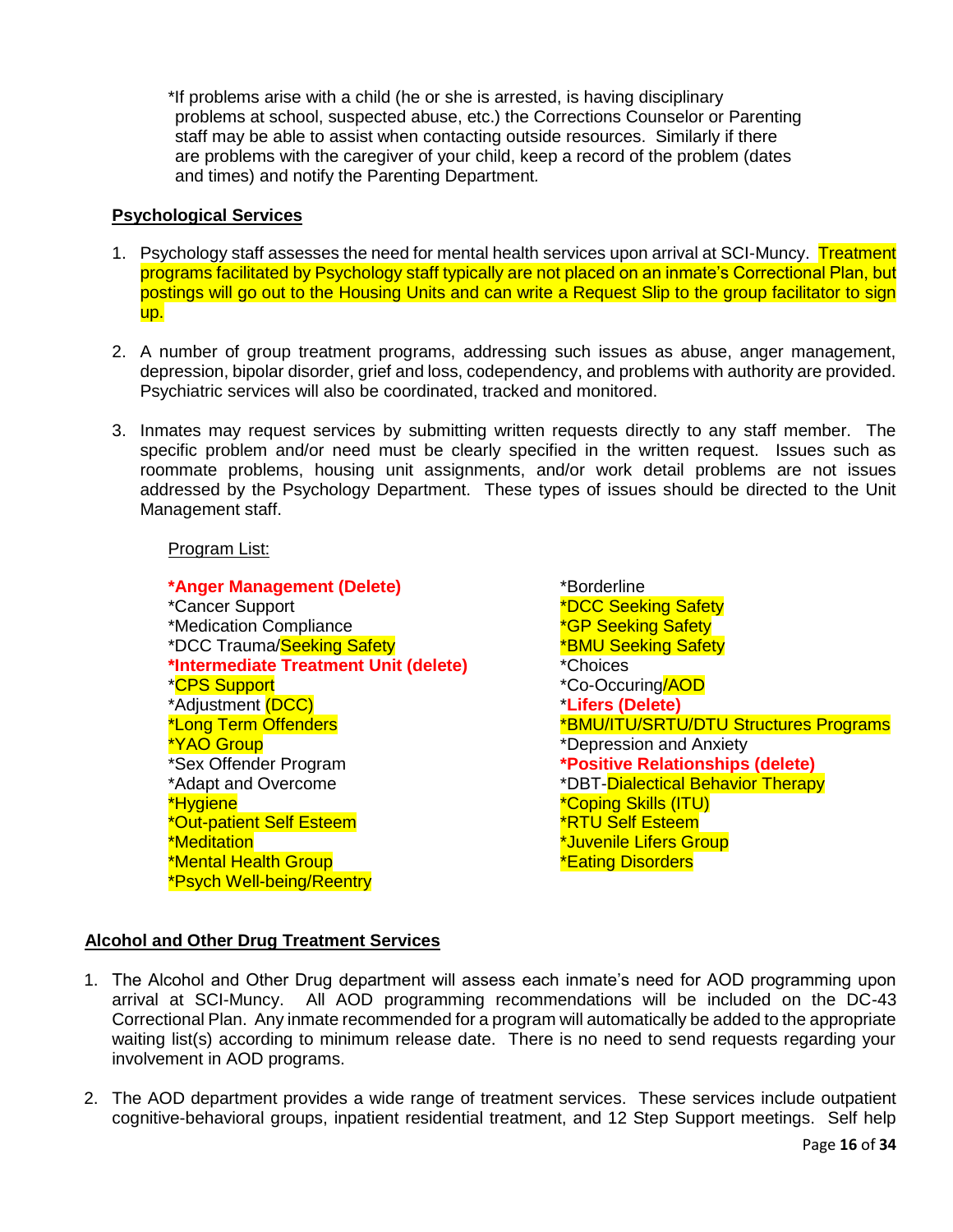groups (i.e. NA, AA) are offered. Requests to participate should be forwarded to AOD Outpatient Facilitator.

Program List:

\*AOD Outpatient Program **\*Co-Occurring Outpatient Program** \*Therapeutic Community Inpatient Program \*Co-occurring Inpatient Program **\*Co-occurring Outpatient Program (Delete—listed twice)**

3. AOD Outpatient Therapy-The outpatient program is designed to provide an inmate with the opportunity to change her attitude and behaviors towards substance use/abuse of alcohol and other drugs. Emphasis is on learning and using tools to effectively deal with recovery and relapse issues. The Outpatient program uses Motivational Enhancement Therapy, Cognitive Behavior Therapy concepts, Individual and Group Counseling, Relapse Prevention, Seeking Safety and Aftercare planning.

# **Parole Violator Program (Outpatient)**

1. This is a program designed for inmates who return to the institution as a parole violator as a result of AOD use/abuse while on parole and have previously participated in the Therapeutic Community inpatient program or the Outpatient program prior to their release. Emphasis is on risk factors associated with re-offending. This is a cognitive-behavioral program that will focus on developing healthy pro-social skills to minimize risk of relapse.

# **Therapeutic Community-Inpatient Therapy**

- 1. The Inpatient Program is an intensive structured treatment program which gives the inmate the opportunity to learn effectively how to deal with recovery, relapse issues, interpersonal communication, emotional stability and adjustment for successful re-entry to the community.
- 2. It is a cognitive-behavioral program with emphasis on cognitive restructuring. It is designed to assist the inmate identifying unhealthy behaviors and learning new pro-social skills.

# **State Intermediate Punishment Program**

- 1. The SIP Program is designed for offenders convicted of drug-related offense. Under the SIP program, the offender will be sentenced to serve a flat sentence of 24 months, at least seven of which will be served in prison with four to six months in a Therapeutic Community Inpatient program, minimum of six months in Outpatient treatment. The remaining time consists of supervised re-integration into the community.
- *2.* Inmates are assessed for this program prior to sentencing at the DCC at SCI-Muncy. A complete description of the SIP program is given to the inmate once they are deemed appropriate and sentenced to the SIP program. SIP programming is facilitated at QUE or SCI-Cambridge Springs*.*

# **Co-Occurring Outpatient Therapy**

- 1. This is a psycho-educational program from women. Emphasis is on understanding the unique issues faced by individuals with substance abuse/dependency and mental health disorders. Focus is placed on building emotional strength, support relationships, and developing and maintaining lifestyle changes to prevent relapse.
- 2. Inmates will be screened by the AOD Department as well as the Psychology Department to determine if this level of treatment is appropriate for the inmate. Any inmate who may have a primary axis I diagnosis and a substance abuse issue can be recommended by staff for the Dual Diagnosis program.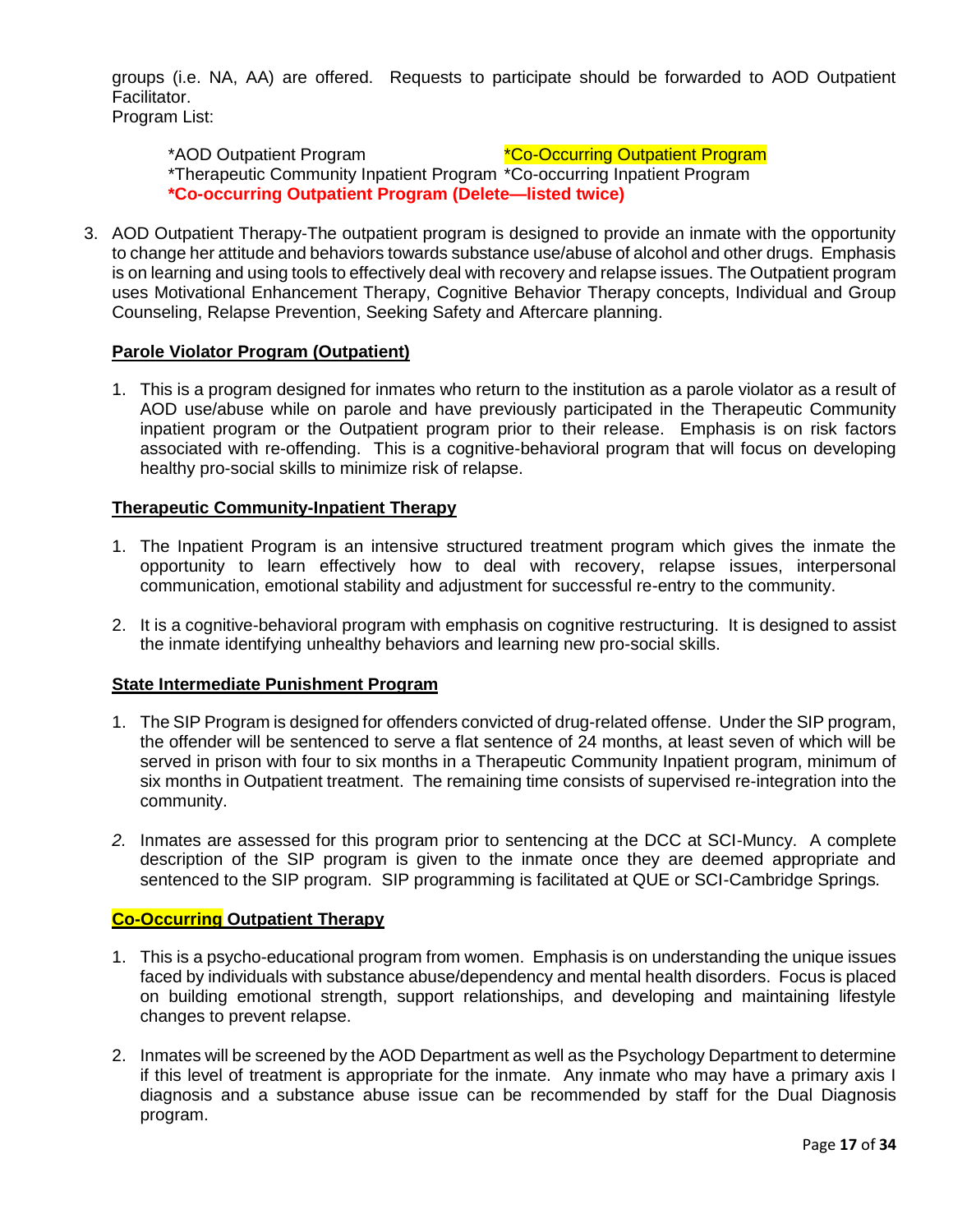# **Voluntary Programs**

The following program are voluntary and not part of your **Correctional** Plan. If you are interested in these groups, please write a request to the designated facilitator.

> House of Hope—Parenting Department Grief and Loss—Chapel Long Term Offender—CCPM Re-entry Services—Re-entry Counselor Impact of Crime--CCPM

#### **I. Telephone Calls (DC-ADM 818)**

Inmates must complete a DC-8A listing up to 20 phone numbers, plus an attorney. This form is then submitted to the inmate's counselor who will verify the information. Once this information has been verified, it will then be forwarded to the Automated Inmate Systems Telephone Coordinator who will assign a PIN number and enter the numbers provided. Once the numbers have been entered, a copy of the form will be sent back to the inmate.

#### **IV. Legal Issues**

**Legal Services (DC-ADM 007)** (**Local procedures** for law library and sign up, notary services, access to paralegal, etc.)

- A. Law Library
	- a. All scheduling for law library will be done by submission of a **DC-135A, Inmate Request to Staff Member** addressed to the Library.
	- b. Inmates in the law library may depart at any time during a session.
	- c. Inmates on cell restriction or LOP who require legal access **(Local procedures)**.
- B. Notary Services
	- a. The institution provides Notary Services. The Notary may not, however give legal advice. Requests for appointments must be made by DC-135A, Inmate Request to Staff Member to the respective Housing Unit notary as posted in housing unit. This information is posted in each Housing unit. Do not sign any documents until you are in the presence of the Notary.
	- b. Inmates housed in the RHU must submit a **DC-135A, Inmate Request to Staff Member**, to the respective notary assigned asking for notary services.
- C. Photocopies/Venda Card—Venda Card's can be purchased through Commissary and delivered with the Commissary order.

# **V. Medical Services**

#### **A. Accommodations for Inmates with Disabilities (DC-ADM 006)**

An inmate seeking an accommodation for a disability shall submit a request using the Inmate Disability Accommodation Request Form to the Corrections Healthcare Administrator (CHCA).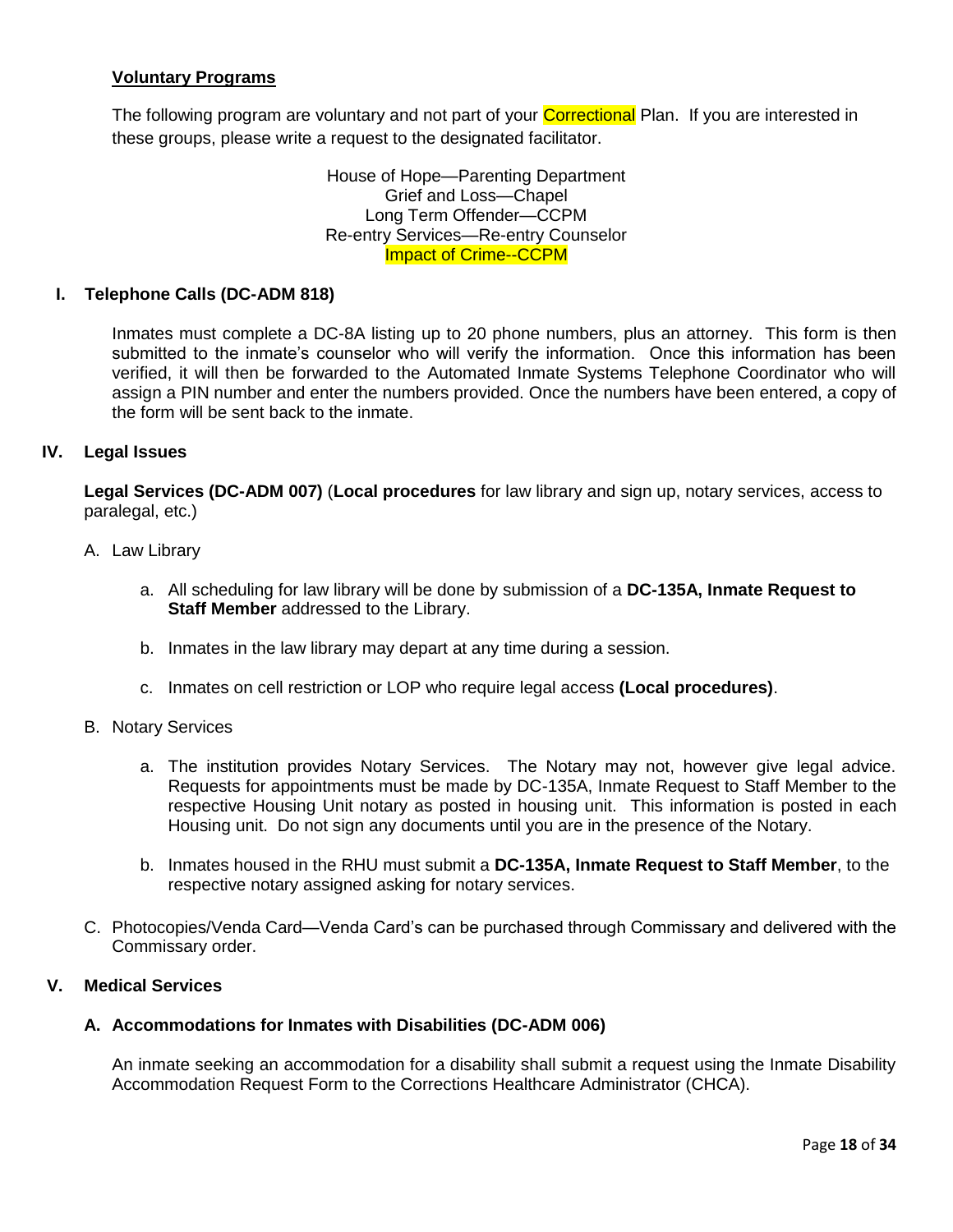# **B. Medical Services (DC-ADM 820)**

## **Inmate Volunteer Program-Medical**

The Inmate Volunteer Program provides specially trained volunteers to support the care and comfort needs of long term care and/or hospice care inmates. SCI-MUN is looking for inmate volunteers that are interested in participating in this program. There are eligibility and selection criteria, psychological review, and 40 hours of mandatory training. If you are interested in participating in this program you will need to provide written request to the CHCA and an informational session will be held to review the program in regards to criteria, selection process and training involved.

- 1. Sick Call
	- *a.* Sick call for population will be conducted Monday through Friday. Sick call for RHU will be conducted seven days per week.
	- b. Routine sick call is conducted by the Physician's Assistant and a nurse. Inmates who experience medical or dental problems need to fill out a sick call request form in order to go to medical/dental sick call. Each form must be filled out with your problems listed. Any slips without this information may be returned to the inmate. Slips are to be placed in the locked box located on the first floor of each unit marked "Sick Call Requests". These slips will be picked up by 2000 hours. The medical department will review sick call requests received and schedule a call out for the next business day for those requests requiring visits. Sick call requests are available from the housing unit officer.
	- c. If you have been placed on the call out for a sick call appointment you will be held in on the day of the appointment. If the inmate refuses to go to sick call they must go to the medical or dental department to sign a DC-462 (Release of Responsibility). Inmates are not permitted to select a doctor of their choice. All sick call request slips will be evaluated by the Physician's Assistant and nurse first. If necessary, the inmate may see the doctor once examined by the Physician's assistant three times for the same complaint.
	- d. Dental services are available to inmates Monday through Friday. Regular Dental appointments may be requested by submitting a DC-135 A (Inmate Request to Staff) form to the Dental Department.
- 2. Co-pay

As explained during your medical screening, medical and dental services are assessed for copayment for all sick call and initial medications, except for chronic care.

3. Medical Equipment and Supplies

If you are issued medical equipment, you will be issued a special pass. It is your responsibility to use the equipment as prescribed and to return the equipment on the date designated. If it is lost or damaged, you will be responsible for the cost of its replacement.

4. Medication Line

The medication line is located in the Infirmary. Inmates housed in the RHU will have their medication delivered to them. While in line, you are to maintain your position. Line jumping and other disorderly conduct will result in a misconduct.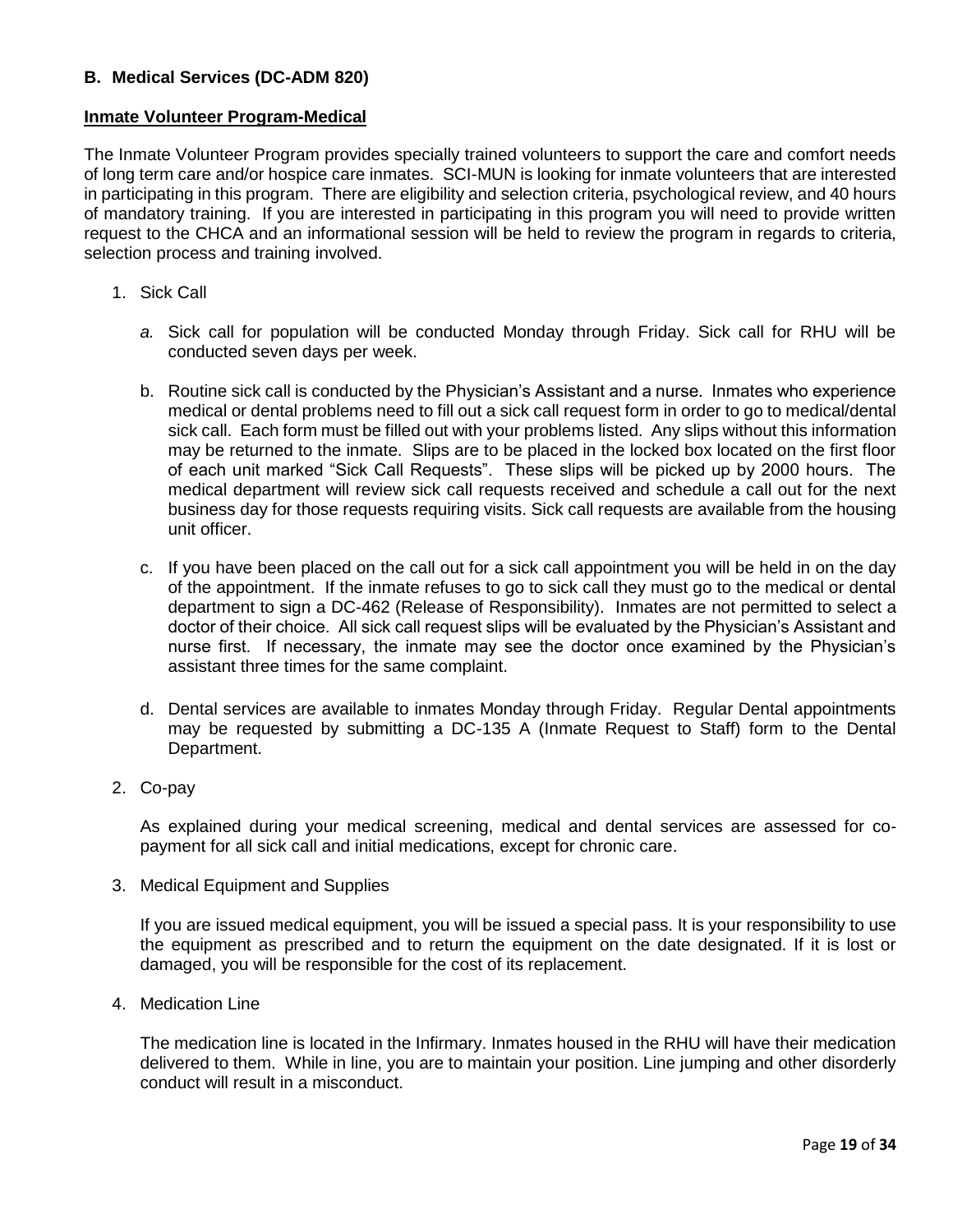#### 5. Over the Counter Medications

Over-the-counter medications are available in the Commissary. You need to discuss this with the doctor, since these medications can react with other medications. Your doctor needs to know all medication you are presently taking, including, over-the-counter medications.

6. Dental Care

If you need a dental examination or service, which is not an emergency, you must submit a sick call slip to the Dental Department.

7. Medical Lay-In

When you are granted a medical lay-in for a specific period of time as a result of medical screening line or doctor's line, you must return to your cell promptly after your appointment where you will remain for the duration of the lay-in, except for those activities authorized in writing by the Medical Department. You will be given a copy of the medical restrictions.

8. Medical Callouts and/or Passes

All medical callouts and/or passes are **mandatory**. You may be subject to a misconduct for not responding to a medical pass and/or callouts. When refusing appointment you must report to medical and sign appropriate refusal.

9. Psychiatric Services

If you feel that you are in need of psychiatric care or are having difficulties coping due to mental health problems, psychiatric services are available by request or through referral by Medical, Psychology, Unit Manager, and/or Security staff.

# **VI. Property (DC-ADM 815)**

# **A. Basic Issue**

- 1. Altering of institution clothing in any manner is not permitted. Additionally, trouser cuffs may not be rolled up nor worn inside of socks. Pants will be worn at the waist as appropriate. Shirts are to be buttoned and tucked inside trousers. Undergarments (boxers/briefs) will not be displayed.
- *2.* Clothing with logos is not permitted, except as approved by the Superintendent, such as a Run-A-Thon T-Shirt.
- 3. Inmates are permitted to wear personal white thermal underwear under their issued shirts and pants at any time of the day. Cocoa brown sweatpants and sweatshirts may be worn under institution issued shirts and pants inside the institution only.
- 4. You must be properly attired anytime you leave your cell except for showers. This includes a shirt, trousers, sweats or shorts, when appropriate, socks, and sneakers, or shoes. When leaving the cell for showers, you may utilize a closed robe to/from the shower area. The expectation is that you proceed directly to/from your cell and back.
- 5. Hats and sunglasses (unless medically approved) are not permitted to be worn inside buildings.
- 6. Heavy corduroy coats are considered seasonal wear and cannot be worn from Memorial Day through Labor Day unless approval is given by the Shift Commander on specific days that are unseasonably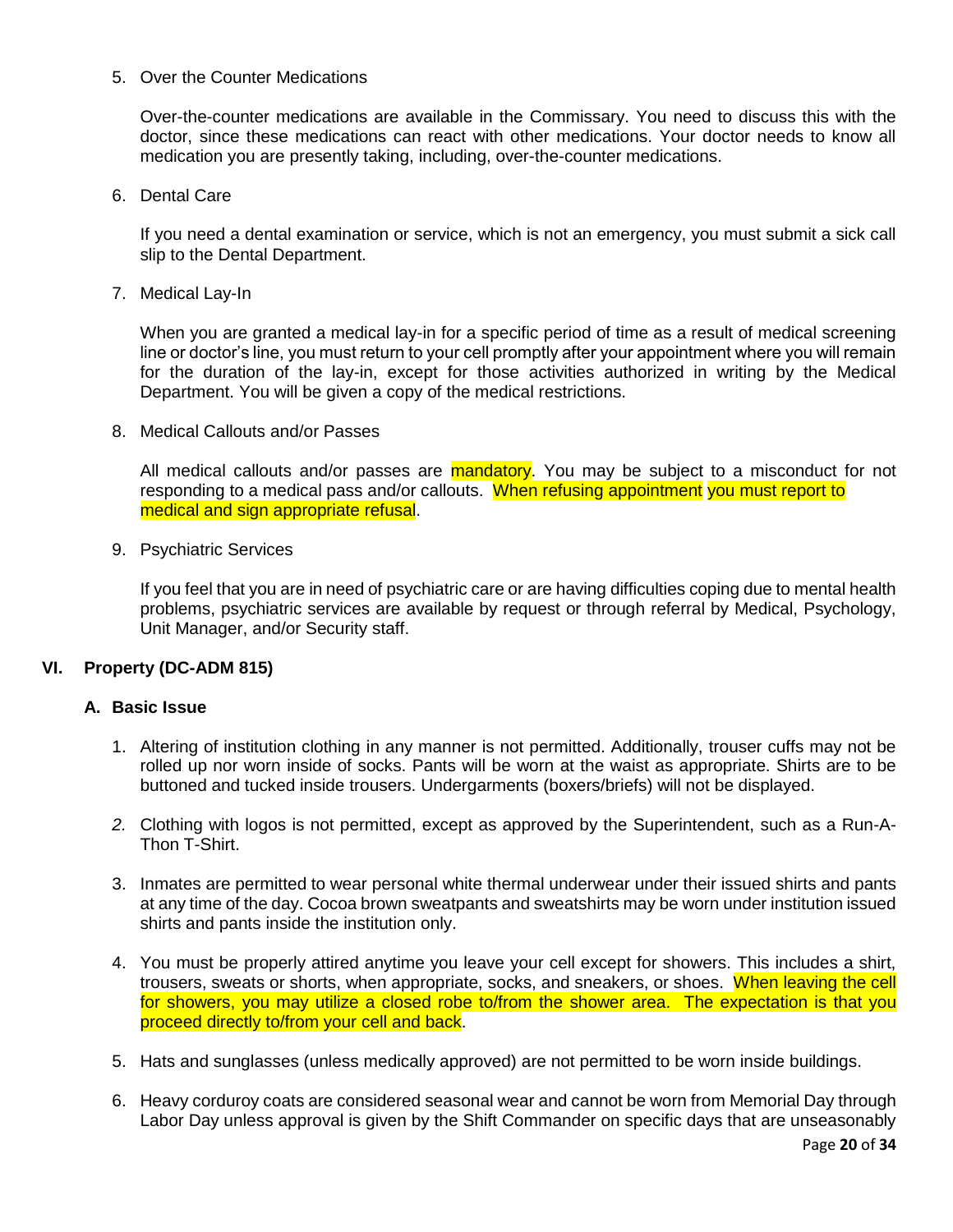cold during the summer months. If coats are permitted, unit officers will be notified and an announcement will be made on the unit. The heavy corduroy coat does not need to be buttoned when worn over the institutional issued brown shirt.

#### **B. Commissary**

- 1. Commissary catalogs with prices and limit restrictions are posted on the housing units. Commissary is located in Building 16. Inmates are scheduled to pick up their commissary in unit order. Inmate Crews working outside the fence or in maintenance may have designated days/times.
- 2. Commissary sheets are a one for one exchange on Sunday's and the completed Commissary Sheet filled out by the inmate will be turned in on Monday, unless otherwise posted due to a holiday. The form must be signed and ID must be shown when submitted it. Four digit catalog numbers are required to each item ordered. All bubbles must be properly filled in to process the order. Items ordered will be available the following week. Upon receipt of order, all items should be checked to ensure the order is correct. Once you walk away from the counter, the order is deemed correct.
- 3. Inmates housed in the Infirmary are permitted to request commissary while housed there. All deadlines and commissary rules apply.
- 4. Inmates housed in the RHU/DTU/SRTU/BMU will receive commissary privileges in accordance with the DC-ADM 801, DC-ADM 802, 13.8.1 and the unit's respective Inmate Handbook.

## **C. Outside Purchases**

All outside purchases by inmates must have prior approval and they must be shipped directly from an approved vendor. The facility representative will make final approval of all orders after a visual and physical inspection at the facility. Religious items must be approved by the Facility Chaplaincy Program Director.

- 1. Complete a **DC-815A, Outside Purchase Request Form** showing name and address of vendor, full description of purchase to include brand name and model, and cost of property.
- 2. Send two **DC-138A, Cash Slips** for the total amount of the order along with your completed Outside Purchase Request to Inmate Accounting for processing. Be sure to include the vendor name, all shipping and handling charges and a description of your desired purchase on the same cash slip. These need to be filled out in ink. If there is not enough money available in the account for the purchase, the order will be returned unprocessed.
- 3. Include a pre-addressed envelope and a letter specifying items and total cost of the items for purchase (or order form) addressed to the vendor. If your free postage for the month is exhausted, you must include an additional two **DC-138A, Cash Slips** for postage.
	- a. A listing of authorized outside purchase items can be found in **DC-ADM 815**.
	- b. The vendor or store name and return address must be clearly shown on the outside of the package. No handwritten labels, business cards, or store receipts will be accepted.

#### **D. Personal Clothing / Personal Property**

- 1. Personal cocoa brown clothing may be worn during designated common room times.
- 2. Cocoa brown athletic clothing may be worn to the yard, gym, common room, and in your cell.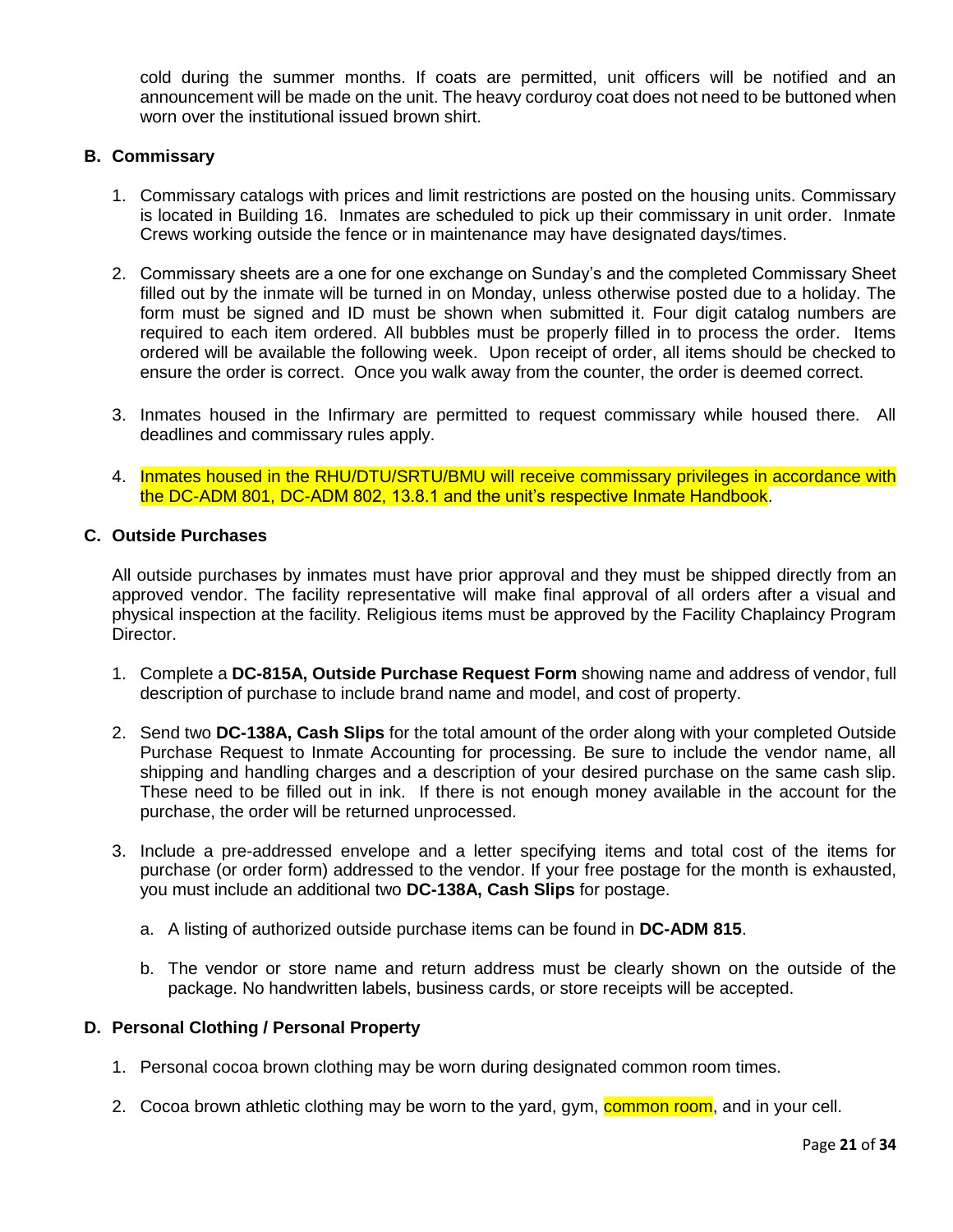- 3. Sandals should not be confused with shower shoes. Shower shoes can only be worn in cell or to/from the shower.
- 4. Except for **commissary purchased undergarments**, personal clothing is not to be worn in the Visiting Room.
- 5. Upon reception to SCI-Muncy, all inmates will be given an orientation on property as well as special outside purchase procedures. Inmates will be given a small amount of personal property until a complete processing of their property can be accomplished. The amount of property allowable for retention by inmates will be consistent with the DC-ADM 815, and local policy. These limitations and procedures will be strictly adhered to. All jewelry will be recorded on a personal inventory sheet. Television, radios, typewriters, calculators, etc., will be held for engraving if needed. All tablets orders are engraved upon receipt.
- 6. The property officer handles all property entering and leaving the institution.
- 7. Incoming property-the DC-ADM 815 provides guidelines for ordering property and the property officer will ascertain whether it is acceptable. Inmates will be scheduled and notified via the callout system. Property not permitted, cannot be stored. The property officer will provide information regarding the disposing of prohibited items.
- 8. Outgoing property-Inmates wishing to mail out personal property or craft items must submit a request to the Property Sergeant to be scheduled for mail out/destroy/engrave. There must be enough money on the inmate's account to cover the expense. The appointment will be scheduled via the callout system.

#### **VII. Rules**

#### **A. Housing Unit Rules**

- 1. Some cell doors are electronically controlled. After identification by the officer on duty, your cell door will be opened as necessary or required.
- 2. All shirttails will be tucked in and shirts buttoned any time you are out of your cell.
- 3. You are required to stand at your cell door/cube entrance, with your light on, for all designated standing counts. Any violation of this requirement may result in a misconduct.
- 4. Do not litter the units or any outside areas. Receptacles must be used for trash and smoking materials.
- 5. Cell cleaning materials will be made available on the housing unit and distributed by the Officers. Housing Unit Guidelines are posted on each housing unit. No belongings are to be placed outside your cell while cleaning.
- 6. All authorized notices and signs shall be followed. Failure to do so may result in disciplinary action.
- 7. Cell doors will be closed unless you are entering or exiting your cell. Doors will be closed and locked during unit out periods. Unit workers will secure their doors at all times while working. If unit workers are finished with assigned tasks, they will return to their cell and secure their door.
- 8. Cells must be clean and orderly each day. Your bed must be made prior to exiting your cell/dormitory and remain made at all times with blankets neat and corners tucked in unless you are in the bed.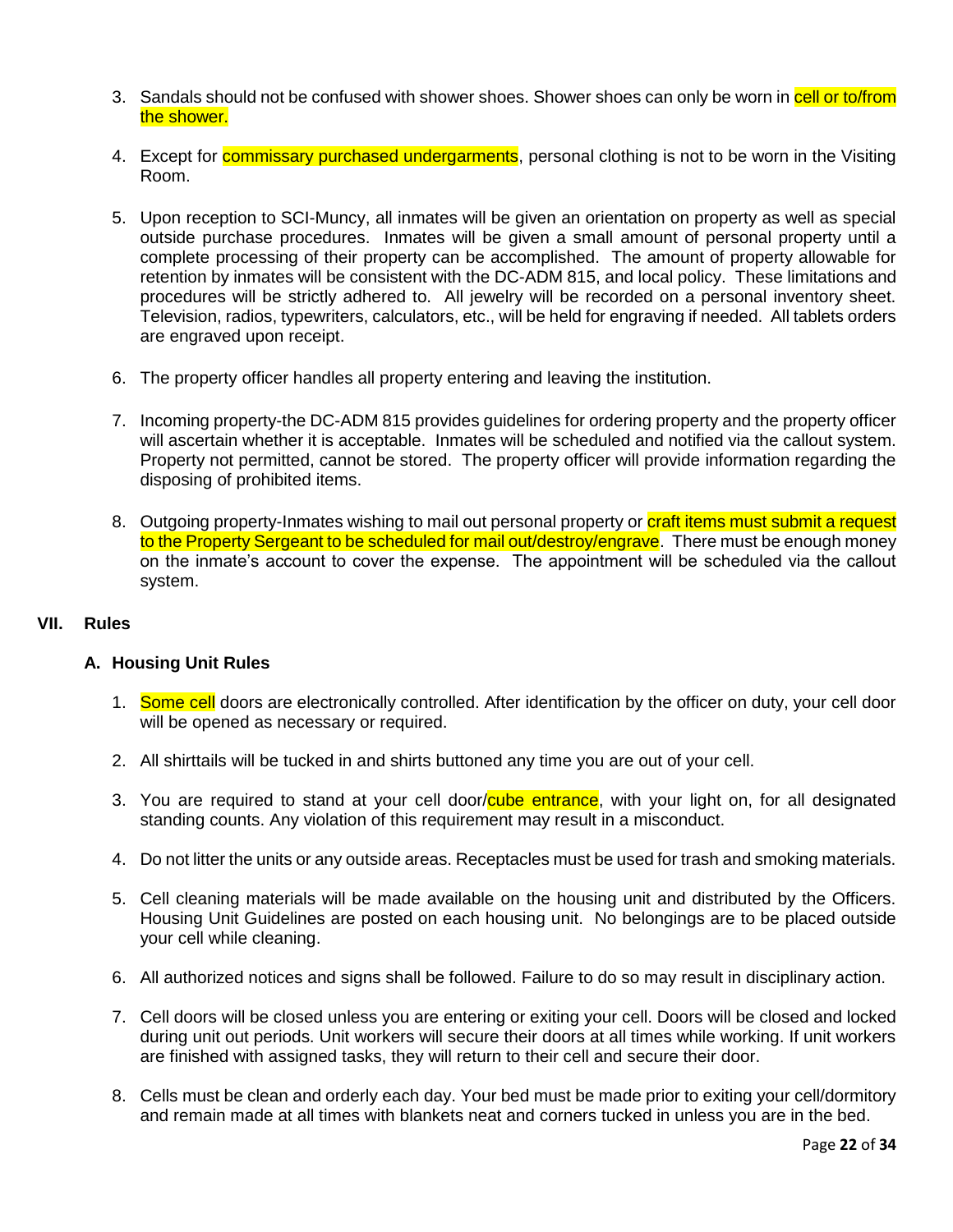- 9. Loud talking, whistling, singing or any other boisterous behavior is prohibited.
- 10. No hats or sunglasses are to be worn on the unit.
- 11. No loitering in prohibited areas.
- 12. Toilet paper and soap will be issued as designated by housing unit schedule. Quantities permitted for distribution and retention are identified in your housing unit guidelines.
- 13. Fruit must be consumed the same day it is brought back to the housing unit.
- 14. Read call-out sheets daily. When you are on a call-out, you do need a pass. Call-out sheets will be posted on unit bulletin boards daily. All call-outs will originate from your housing unit. You will not be permitted to leave for a call-out from work or an activity.
- 15. All personal radios, televisions and tablets must be kept to a minimum volume when listening to them, and must be played with headphones. They are to be turned off while you are out of cell.
- 16. Musical instruments can only be played with headphones.
- 17. Unit quiet time is from **(2100 to 0600) count clear.** Earphones must be worn when playing your TV, radio or tablet during this time.

#### **B. Dining Hall Rules**

- 1. After leaving the service counter, you are required to follow the seating instructions of the officers. You must remain seated until you have finished your meal. Inmates are provided approximately 20 minutes to consume their meal.
- 2. Fighting or "horseplay" in the dining room or entry is considered a serious misconduct and will be treated as such.
- 3. You are expected to display consideration and respect for others by observing good table manners.
- 4. You are not permitted to bring any food or any other items into the dining room area from your cell or the visiting room.
- 5. Your unit will be called on a predetermined schedule. You must be punctual for the line movement and ready to depart your cell when called for meals. You are not permitted to eat at any other time.
- 6. You may take only one piece of fresh fruit to your cell. Food that is removed may not be fed to any animals.
- 7. Inmates are not permitted to wear sweatshirts, sweatpants, or any other athletic clothing into the dining hall. Thermal underwear cannot be worn as an outer garment. Shower shoes are not permitted.

#### **C. Laundry/Clothing Repair Schedule and Rules (use of laundry bags, clothing repairs, etc.)**

1. Laundry service will be provided to all inmates by workers assigned to laundry detail. All inmates are advised to read the bulletin board on the units for laundry schedule. This communication process is essential for the inmates. Any new information or changes concerning the laundry will be posted on the inmate bulletin boards.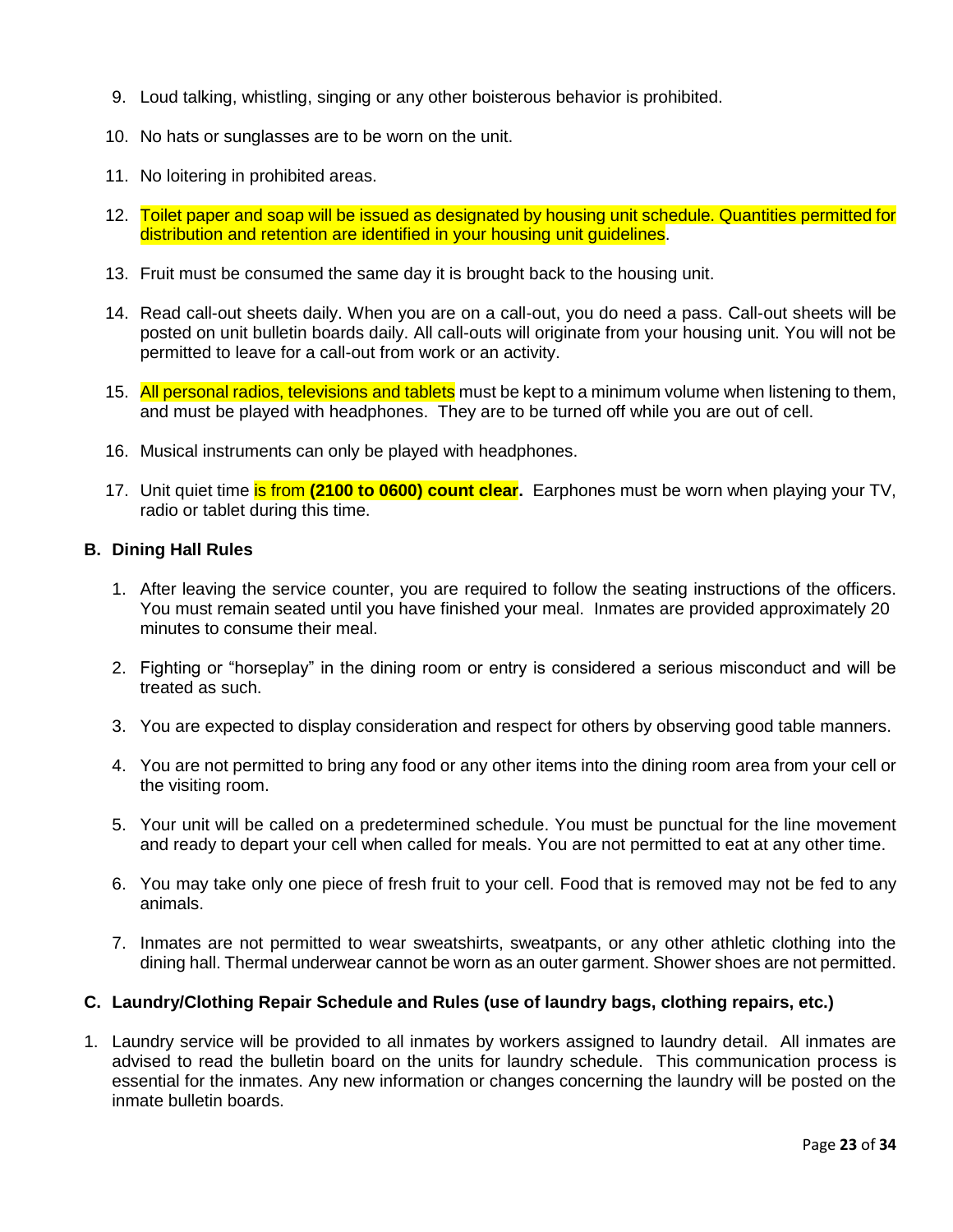- 2. Linens are exchanged on the units. Inmates will receive a one-for-one exchange in the evening of the assigned day for the unit's weekly exchange. Bed linens are included in this exchange. All linens must be exchanged one-for-one, if an inmate is found in possession with excess linen items, disciplinary actions will be taken. Add-Cotton and Wool blankets are exchanged once per month.
- 3. It is the inmate's responsibility to ensure that all items are marked prior to going to laundry and that your laundry bags are closed correctly. Laundry is sent off site to SCI-Benner Township. The laundry schedule for items to be sent out to SCI-Benner Township is posted on all housing units.

# **D. Shower Schedule and Rules**

Showers schedules and rules are posted on each housing unit.

**E. Yard Rules (Delete all information here previously and the highlighted is all new information)**

## **Inmate Yard Rules:**

The Yard Sergeant will announce yard out for all general population inmates. Inmates will have ten (10) minutes to get to yard from their respective housing unit. The following rules will apply to yard periods:

- 1. Inmates will remain at least six (6) feet from the interior fence and the housing unit exterior walls in the yard, unless actively walking the track.
- 2. No body contact sports are permitted, except under the direct supervision and organization of Activities department staff.
- 3. Sign-out or exchanging for games will be as follows: all games and/or equipment will be issued to inmates in yard. Inmates will exchange their inmate ID for equipment/games and return equipment/games prior to the termination of yard.
- 4. Congregation of more than six (6) inmates in the yard at any one time is prohibited, other than for organized athletic events supervised by the Activities department staff.
- 5. Maximum of six (6) inmates may be seated at each picnic table. No other inmates may congregate around picnic tables in groups.
- 6. Maximum of four (4) inmates may be seated at each "sun shelter table." No other inmates may congregate around the "sun shelter table" in groups.
- 7. All waste materials are to be deposited in the trash and/or cigarette receptacles. Toilet Paper supplied in the yard restroom is not to be utilized to wipe down areas (i.e. tables, benches, etc…).
- 8. Blankets, linen, rugs and state towels ae not permitted in the yard.
- 9. No recreational equipment is to be removed from the authorized activity areas. All recreation equipment must be returned prior to exiting the yard.
- 10. Scheduled recreational contests, practices, tournaments, etc… will have priority use of all equipment, facilities, field, etc…
- 11. The yard may be closed or terminated early due to inclement weather or extreme conditions such as heat advisory, wind chill, rain or storms. The Shfit Commander will determine when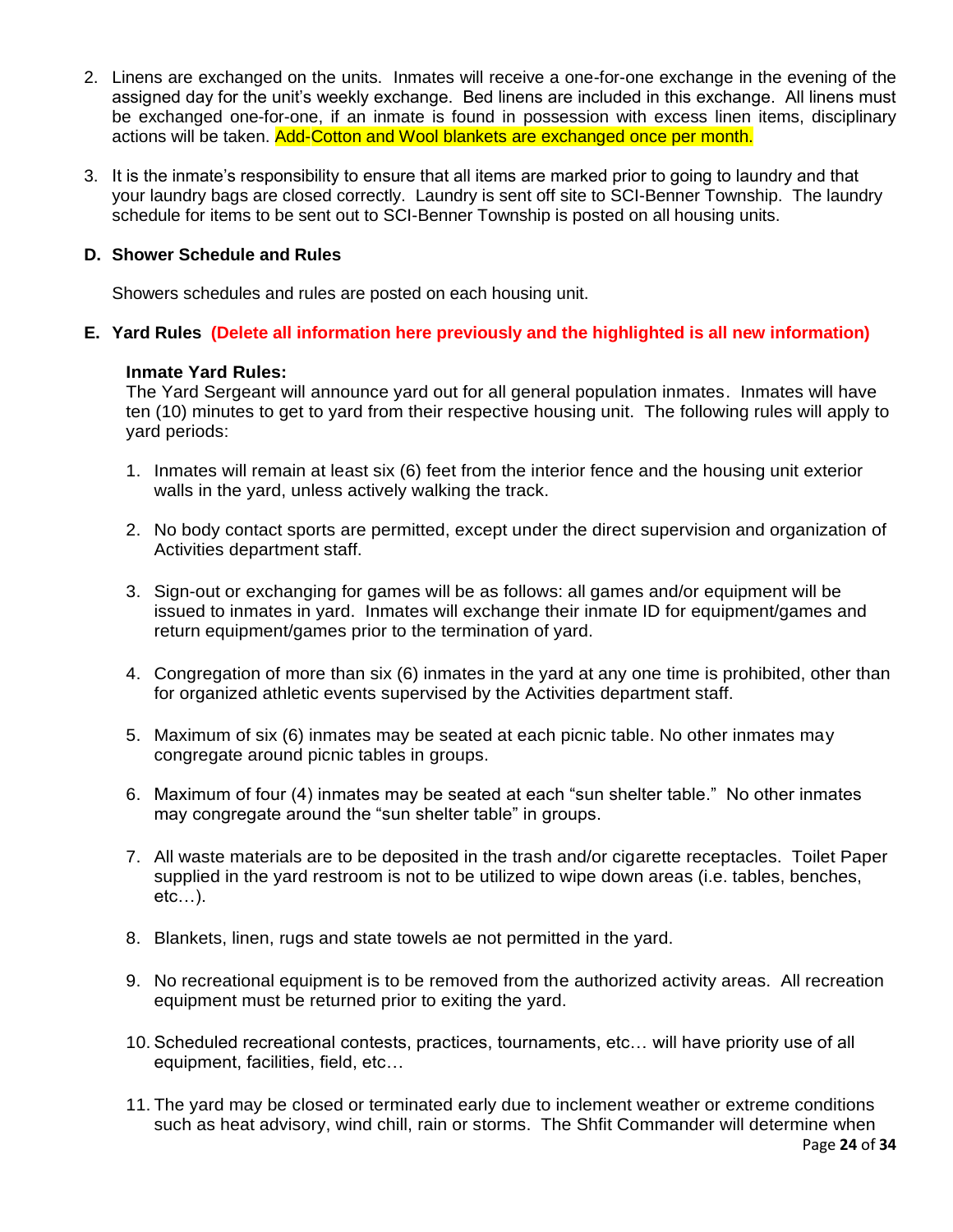yard-out activity ends. Upon hearing the signal, you will be required to return to your housing unit promptly.

- 12. No straddling of the benches. Inmates are expected to face directly forward when sitting on the benches.
- 13. Inmates are not permitted to groom the hair of another inmate while at yard.
- 14. Physical contact with other inmates is prohibited.
- 15. No communicating with inmates outside of the yard.
- 16. No loitering on the basketball court.
- 17. Lying on the ground, picnic tables or benches/bleaches is prohibited.
- 18. Ice cream purchased in the yard during designated MIO sales events must be consumed prior to exiting the yard area.
- 19. Cigarettes Only rolled cigarettes or the 4oz bag of tobacco is permitted.
- 20. Commissary food is not permitted in yard.

#### **Walk Through Metal Detector:**

Inmates will be randomly processed through the yard metal detector, upon entrance or egress, from the yard area. Inmates are expected to comply with the processing. Inmates that do not clear the metal detector will be pat searched by a female officer, in accordance with DOC policy. Refusals to process through the metal detector, comply with the pat search or the observance of contraband will result in the inmate's denial to attend yard and the issuance of a DC 141 Misconduct Report, where applicable.

#### **Pavilion Use:**

The pavilion area, located in proximity of the fieldhouse, has been designated for handicap inmate use only. Each handicap inmate will be permitted one (1) other peer in the pavilion area when playing cards/board games.

#### **Exercise Units:**

 A maximum of six (6) inmates are permitted in the exercise unit area at one time.

Smoking is prohibited within close proximity of the exercise unit area.

#### **VIII. Visiting (DC-ADM 812)**

#### **A. Visiting Privileges (DC-ADM 812)**

1. The Visiting Room is open from **0830** until **1530** hours **Friday through Tuesday from Labor Day to Memorial Day.** The Visiting Room is open from **0830** until **1530** hours **Friday through Monday the rest of the year**. Visitors arriving after **1430** hours will not be processed for a visit. Visitors should be encouraged to come during the week rather than on the weekends in order to avoid congestion and assure a pleasant visit.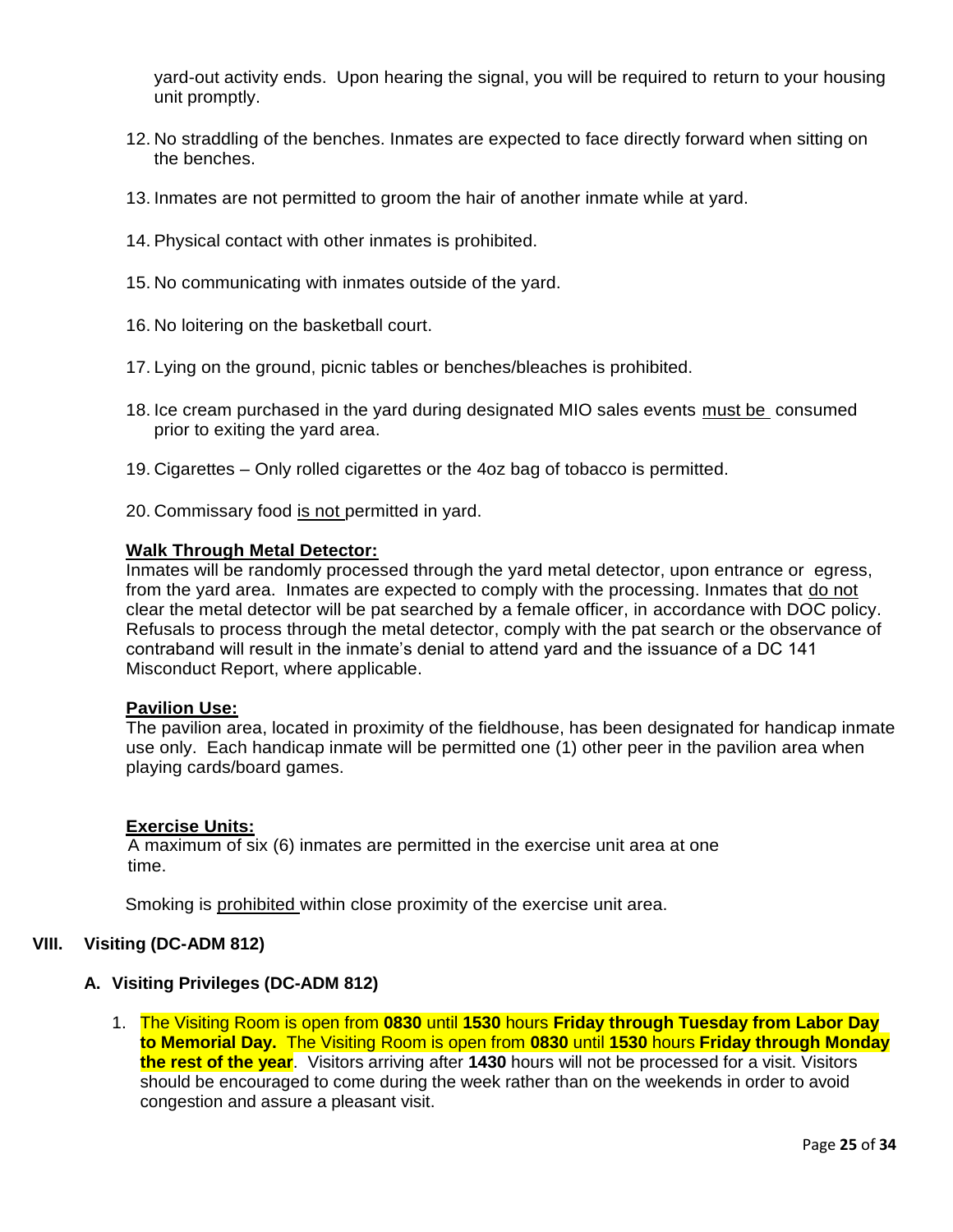- 2. New inmates will review their list upon arrival at orientation. Inmates are responsible for ensuring that visiting lists are filled out accurately and completely or they will be returned. If you are unsure of this procedure, refer to the DC-ADM 812. Once all the information is entered, a copy is sent back to you and one is maintained at control. Visitation Approval-you are responsible to notify your visitors that they are on your approved visiting list. Do not tell your visitors to call the institution for this information, as this information will not be given out.
- 3. You will be furnished with clean visiting clothes prior to each visit; the exchange will take place in the clothing room adjacent to the visiting room. You will be searched for contraband upon entry and departure from the visiting room. Only visiting-issued sneakers are permitted to be worn in the visiting room. You must be dressed in institutional clothing when reporting for a visit.
- 4. Visits may be terminated early depending on the number of inmates who received visits. When this becomes necessary, visits will be terminated in the order or arrival.
- 5. Every opportunity will be given for a full visit, but a visit may be reduced for the following reasons:
	- a. visitor or inmate does not comply with visiting regulations;
	- b. overcrowded conditions every effort will be made to achieve as long a visit as possible, but your visit may be terminated by the visiting room officer if overcrowded conditions exist; however, no visit will be less than one hour;
	- c. unexpected situations or problems arise warranting the termination of the visit necessary for the welfare of everyone concerned; and/or
	- d. personal conduct you and your visitors are expected to conform to acceptable codes of behavior during the visit. Profane, loud, boisterous behavior will not be tolerated. Any physical contact which may be disruptive influence or distraction to other visitors and which may interfere with the wholesome atmosphere of the visiting room will be cause for termination of the visit by officers on duty.
- 6. The Visiting Room Officer has authority to deny admission to any visitor for just cause. This includes a person, including a child, who is unable to provide proper identification. An I.D. photo (such as a driver's license) is desirable, but if not available, two other separate forms of I.D. are required. Acceptable forms of identification for children include social security cards and birth certificates.
- 7. Ladies' handbags and purses are not permitted in the Visiting Room. Fifty dollars (ones, fives and change) will be permitted in a clear plastic bag.
- 8. Lockers are available in the Visitors Building. The cost is .25 cents. You can lock your items in this locker and once you place the .25 cents in the locker slot, you will retrieve the key. Once your visit is over, you will then retrieve your items from this locker.
- 9. The exchange of any item during the visit is strictly prohibited unless specific permission is received from the visiting room officer.
- 10. Falsification of identification by impersonating an authorized visitor may disqualify the approved visitor from future visits. You will be subject to disciplinary action if investigation reveals that you knowingly conspired with a visitor to circumvent regulations and the visitor will be barred from the institution for a length of time as determined by the Superintendent.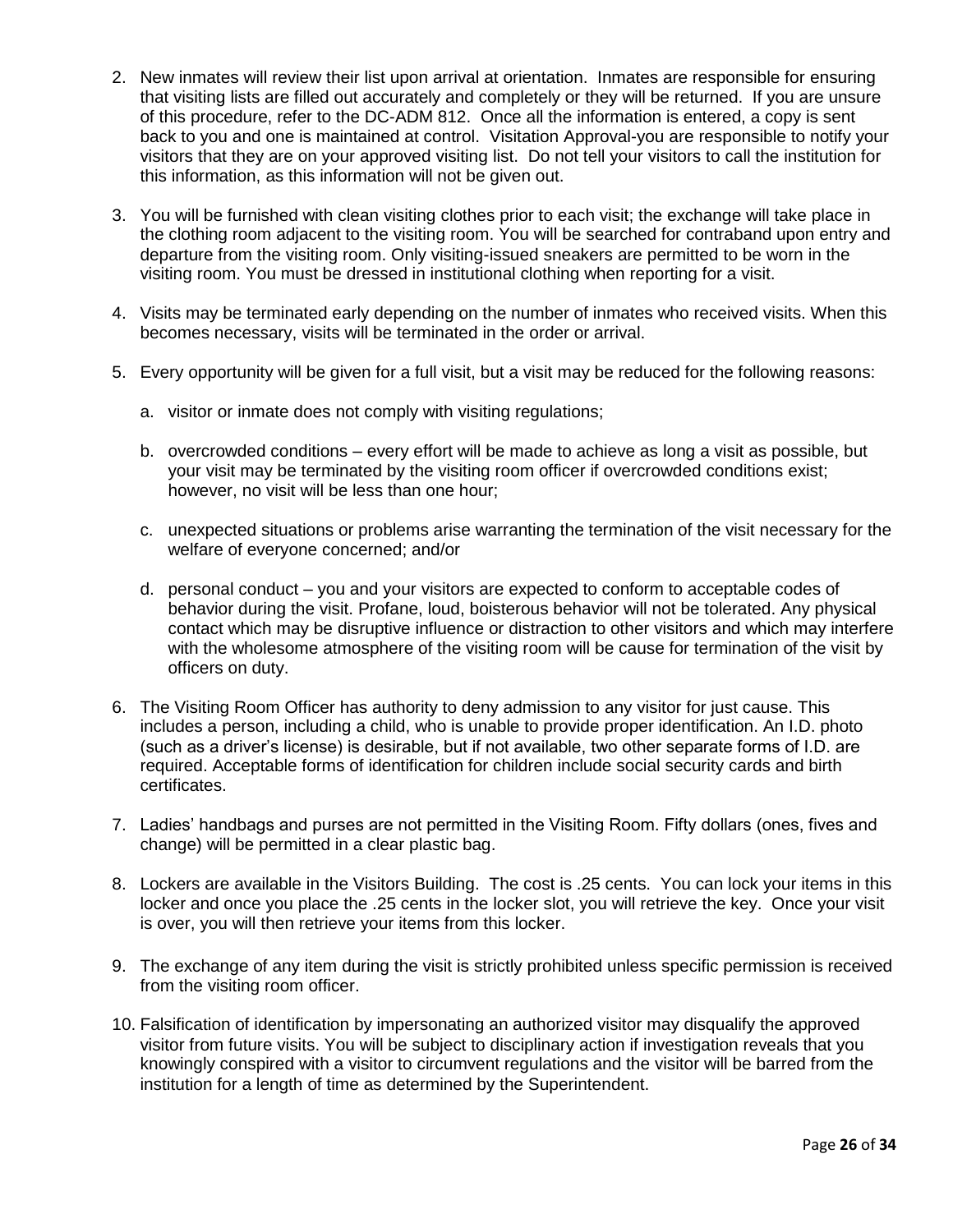- 11. A visitor may purchase refreshments for you from the vending machines in the visiting room. Inmates may not possess money for the machines.
- 12. Former inmates and parolees as well as inmates on probation, may be permitted to visit with the prior written approval and written consent of the Superintendent and parole/probation authorities.
- 13. A maximum of eight visitors are permitted during any weekday visit. A maximum of six visitors ae permitted during any weekend visit. Additional visitors will only be permitted with the advance approval of the Superintendent or Shift Commander.
- 14. The maximum length of any visit will be determined by the capacity of the Visiting Room. The minimum length of any visit is one hour, although an attempt will be made to permit a longer visit.
- 15. Non-contact visiting facilities shall be utilized for inmates in disciplinary and administrative custody status or as otherwise ordered by the Superintendent. Disciplinary custody status inmates are permitted one, non-contact visit every 30 days for one hour with immediate family members only. Administrative custody status inmates are permitted one, non-contact visit per week with an approved visitor as noted on their visiting list.
- 16. Visitors may bring up to three plastic bottles of formula, and three original, unopened, plastic containers of baby food, and three loose diapers. The visiting officer shall open all vacuum-sealed containers to ensure they had not been opened previously. A reasonable amount of baby wipes will be permitted but must be in an *unopened, sealed container*. One baby blanket will be permitted. Minors must be supervised by their guardian at all times.
- 17. An interview may be held with a prospective employer concerning your parole plan. The counselor or a member of the parole services staff should ensure that prior notification is made with the visiting room after receiving approval for such through the Deputy Superintendent for Centralized Services.
- 18. Attorneys, their agents, and spiritual advisors will be provided an area inside the visiting room to afford as much privacy as possible to conduct legal and spiritual conferences. Visitors are subject to search upon entering and leaving the institution.
- 19. All visitors must be appropriately dressed to visit in a family centered environment. The following restrictions are in effect:
	- a. no halter-tops, tube tops, and/or tank tops;
	- b. no strapless dresses or tops;
	- c. no sleeveless clothing with loose fitting armhole openings;
	- d. dress and skirt length may not be shorter than two inches above the knee when standing, with no slits extending beyond two inches above the knee;
	- e. see through or revealing clothing is not permitted. This includes clothes that are too tight, have holes or cutouts that reveals flesh, and/or undergarments or the appearance thereof;
	- f. no hoods on any type of clothing; and
	- g. visitors should wear as little metal as possible such as buckles, undergarments containing metal, metal snaps, or buttons, etc. You are encouraged to share this information with your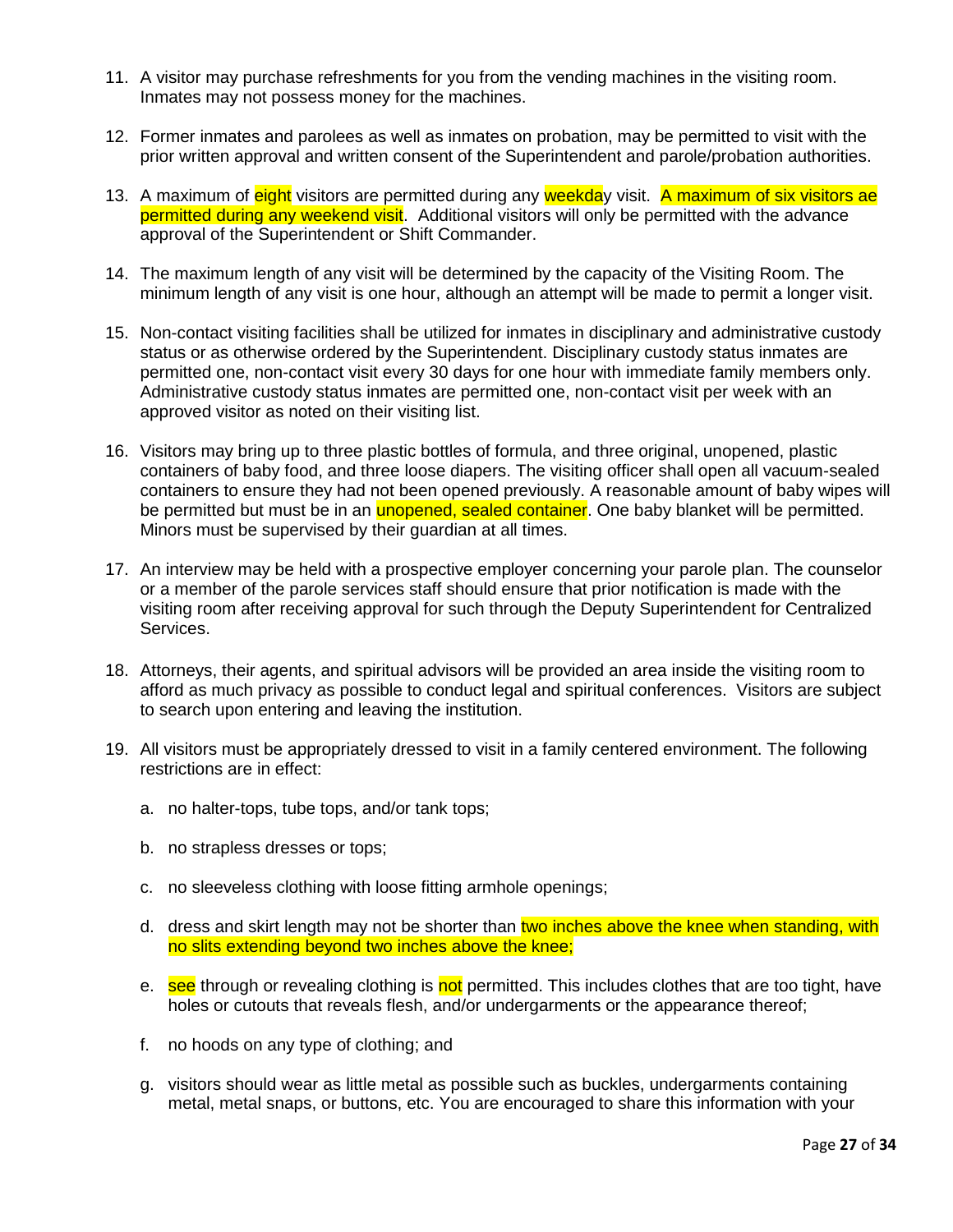visitors prior to their visits so they are aware of the rules and guidelines for appropriate dress and metal detector guidelines.

- 20. All visitors are required to pass the metal detector. Individuals failing to comply with these guidelines may receive a one hour, non-contact visit at the Shift Commander's discretion. Any further failure to comply with guidelines will result in DENIAL of visiting privileges.
- 21. Outdoor Visitation will be at the discretion of the administration. A designated outside visiting area is furnished with picnic tables and is provided for general population inmates and their visitors during the spring and summer months. These visits will be permitted on a first-come, first-serve basis and will be controlled by the visiting room officer. All visiting room regulations apply to outdoor visits. In cases where inmate/visitor conduct may justify termination of the visit, the Shift Commander must be notified of the situation. All inmates/visitors will stay within designated areas. Children must be supervised at all times. Visiting room toys are not permitted in the outside visiting area. Please do not allow children to climb trees, fences or on the picnic tables.

## **IX. Work Rules / Assignments (DC-ADM 816)**

- 1. You must be properly dressed (appropriate issued clothing) when you leave your housing unit.
- 2. Reading material, radios, and edible commissary items are prohibited at the job site.
- 3. You are required to report for work unless excused for an approved reason. Those who are not excused and do not report for work are subject to a misconduct. If you are sick, you must report to your unit officer who will notify your supervisor prior to your being excused from work.
- 4. You will only be compensated for actual hours worked.
- 5. You must obey all safety rules and wear appropriate personal protective equipment as reviewed during your orientation with your supervisor.
- 6. Upon transfer into General Population from "S" Unit (DCC), you will be assigned a detail by the Inmate Employment Officer based on institution need and your ability. If you are suspended from a detail, a Support Team staffing will be held to determine whether you will be returned to the current detail or if another action is required. **Detail reassignments will be decided at a Support Team Staffing. (remove sentence)** You may request placement on two detail waiting lists by writing a request to Inmate Employment. Placement on the waiting list(s) means only that you will be considered should a vacancy become available. There is no quarantee that you will be placed in a requested detail. Any misconduct resulting in ANY disciplinary custody or in more than 15 days cell restrictions or disciplinary custody will cause you to be removed from the detail. Reassignment to a detail after that is based on institution need.

#### **X. Food Service / Therapeutic Diets**

- 1. Custody staff are in charge of seating and monitoring general behavior in the dining room area. Please follow the Officer's orders.
- 2. Meals are prepared and served in accordance with the master menu published by the Department of Corrections. The Master Menu is certified by a registered dietician and meets the recommended Daily Allowances of the Food and Nutrition Board of the National Academy of Sciences. Meal schedule can be found in the daily schedule in the front of this supplement.
- 3. State issued clothing shall be worn to all meals. Housing Unit Officer's will not release an inmate for meals if they are inappropriately attired; no sweat clothing or thermals should be worn as an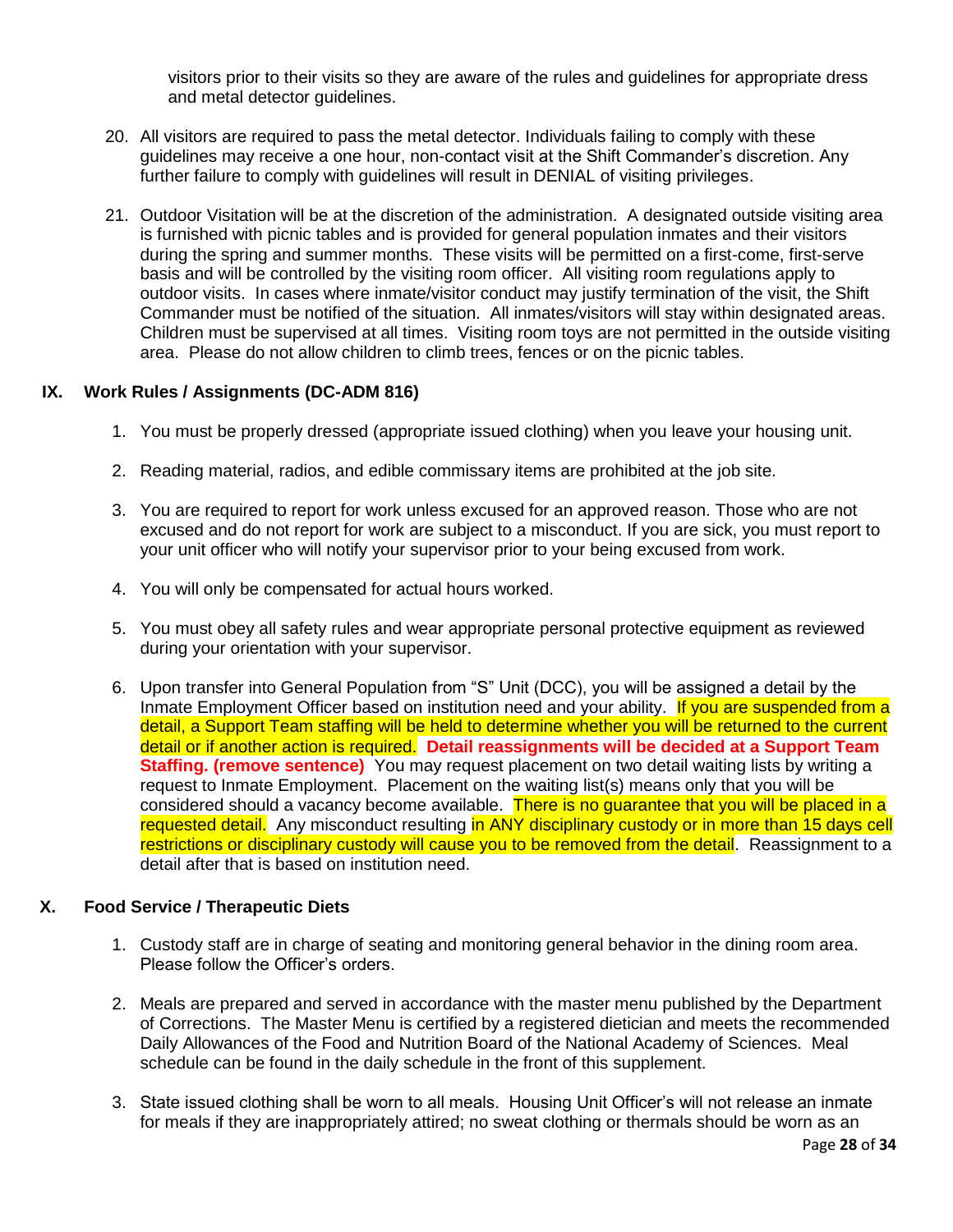outer garment. Hats are not to be worn in the inmate dining room. Barrettes, hair bands, etc., are not considered hats and are permitted in the dining room. Hijab are permitted while commissary headscarves are not and both are subject to search at any time.

- 4. After seating in the dining room, any questions or concerns regarding the meal will be directed to a Food Service Supervisor or the Corrections Officer. An "inmate Request to Staff" letter addressed to the food service manager should be used to deal with further inquiries or concerns.
- 5. Special alternate protein diet is offered and called separate from mainline.
- 6. All inmates on special therapeutic diets must report for their meals in the dietary department when called.
- 7. Therapeutic diets for inmates with special health problems will be prescribed by the institution's physician and are developed by a registered Dietician.
- 8. Inmates on therapeutic diets are not permitted to give or receive food form another inmate's tray. Inmates receiving special diet trays are to adhere to those provisions given them by the health care department.
- *9.* Central Office using procedures outlined in the DC-ADM 819 must approve all Religious Diets*.*

## **XI. Release Information**

- 1. It is the responsibility of each inmate to provide her own clothing and funds for release. Transportation arrangements including airline identification, if necessary, and costs are the responsibility of the inmate. When an inmate does not have adequate personal clothing for release, a partial or complete issue will be provided. Appropriate release clothing will be stocked in the property room for this purpose.
- 2. Inmates who need state issued clothing for release must notify the Property Sgt. at the time of signout. Corrections Counselors can provide *information* regarding funds or transportation, if needed.
- 3. Personal clothing (only one set) may be sent in from family/friends. Clothing will be accepted at the institution not more than thirty days prior to release. Clothing coming from family/friends must be marked "Release Clothing" on the outside of the package to be accepted by the institution. This clothing will be held in the Main Gate storage area until the date of release. If the inmate is not released within thirty days following the anticipated release date, the clothing will be shipped out at the inmate's expense. The 30 days may be waived at the institution's discretion based on documentation by the Parole Board. Family/friends may also bring your release clothing to the Gatehouse on the day you are released. The clothing will then be made available for you at the Gatehouse as you are processed out.

#### **XII. Community Work Program**

1. Community Work Program is designated to allow inmates the opportunity to work on projects in the community. In order to be placed in the program inmates must be staffed and approved for a 2MC custody level and program code to participate. This program offers the opportunity to give something back to the community and pays at the rate of .51 cents per hour. Inmates can apply for the program through their counselor.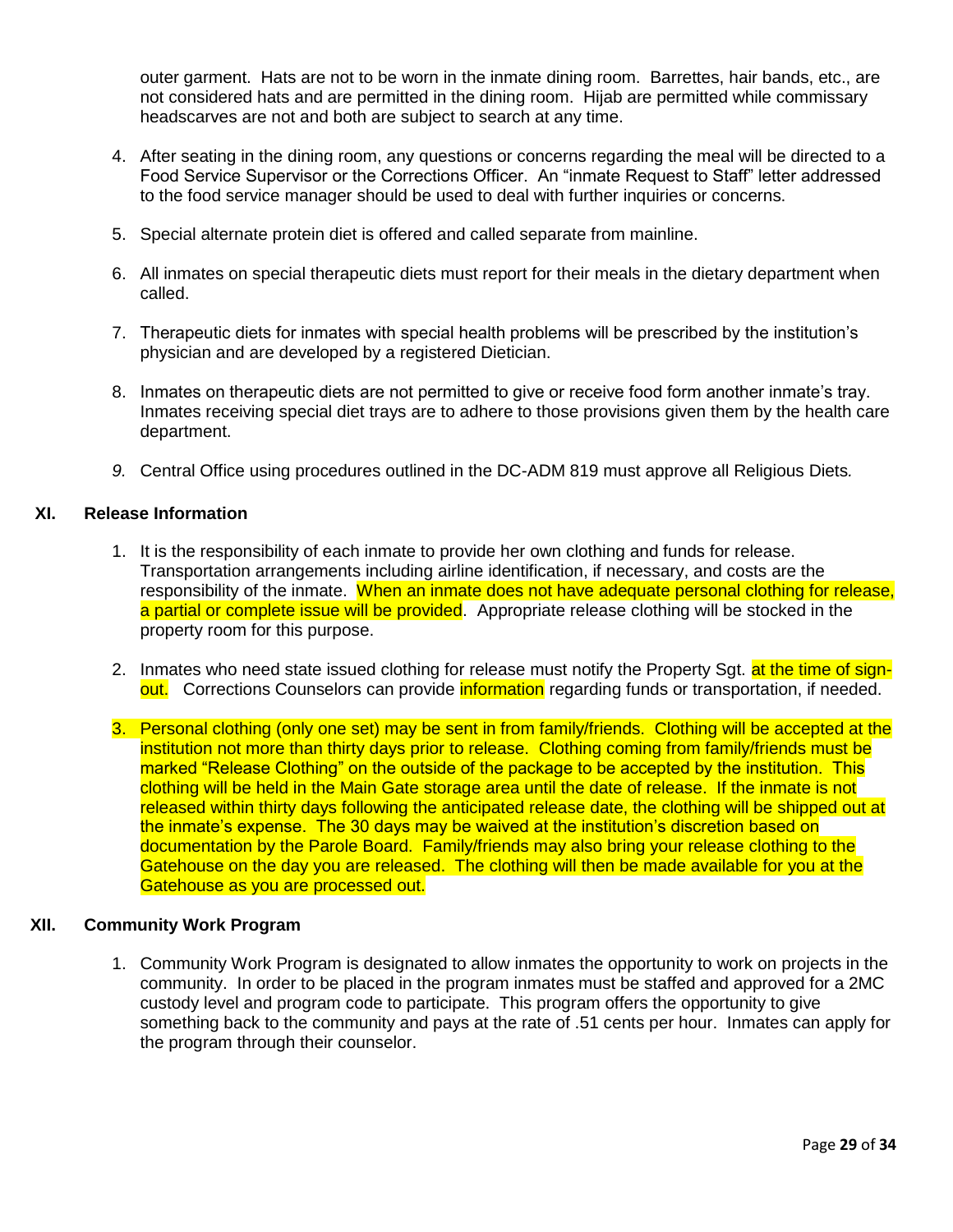# **XIII. Dress Code**

- 1. Inmates are issues a copy of the DC-ADM 815, which provides guidelines regarding allowed clothing;
- 2. Inmates departing the institutional perimeter (i.e.: work details, court, escorted leave, medical/dental appointments) must have their hair styled in such a manner as not to obstruct reasonable search procedures;
- 3. Brown T-shirts may be worn to and from activities, work, appointments, and yard, without a State Issued brown button shirt from June 1 through Labor Day;
- 4. No thermals are to be worn as an outer garment;
- 5. T-shirts are to be tucked in at all times, except when the inmate is inside her assigned unit and not working;
- 6. Bras must be worn at all times, unless sleeping or showering;
- 7. Winter costs to be worn per the provisions outlined in the DC-ADM 815;
- 8. Commissary Headscarves are to cover the head only and not to be worn on any other part of the body;
- 9. Hijabs are to be worn per local DC-ADM 819 MUN;
- 10. Inmates are permitted to wear knit hats from Labor Day through May 31<sup>st</sup>. Only Commissary yard colors are permitted and each item must be made of 50% or less of any one color. The color black is not permitted.
- 11. During yard the minimum attire is required; undergarments, shorts, t-shirts, socks and approved footwear.
- 12. Approved chains and medallions must be worn unexposed while in the work area regardless of assignment.

# **XIV. Housing Unit Rules**

- 1. Formal Counts are at (approximately) **0615**, 1230, 1630, and 2100 hours. Inmates are to be standing at their door in cells or bedsides in dormitory settings for all formal counts. Inmates are not permitted to sit on their bed during counts. It shall be the responsibility of the room occupants to ensure the room lights are on for the 2100 hours count. The random counts are silent and inmates are not required to stand.
- 2. Refer to the unit for the shower/dayroom schedule. Showers must be scheduled on the unit (1 per day per inmate).
- 3. Each housing area is for inmates assigned to that area only. Inmates are not permitted to sit on beds other than their own. Empty bunks/areas are to be kept clear of all belongings. Lying down on furniture or floors in day rooms or common areas is not permitted. Inmates are also not permitted to prop feet or stand on furniture. This applies to in the cell or dayroom. Inmates will be permitted to sit on the floor of their cell; however, sitting on the floor in the dayrooms is not permissible.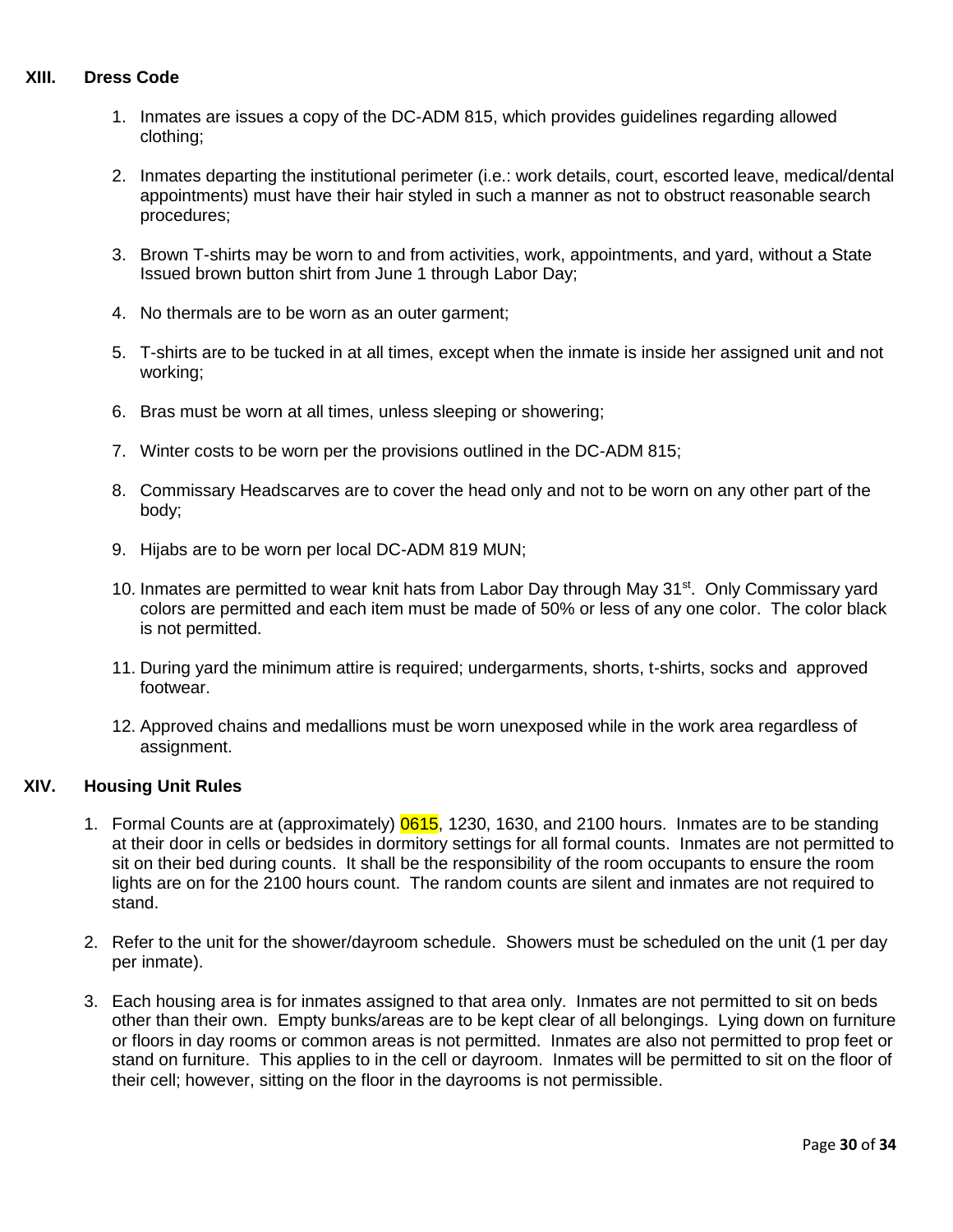- 4. Inmates must wear appropriate sleepwear in bed, sleeping in the nude is not permitted. Sleepwear is not permitted in the day rooms, television areas, or common areas. Inmates shall be fully covered to the knee when traveling to and from and bathroom/shower room.
- 5. Pictures may only be displayed on the board provided or on the front/back of the locker doors. The display of nude photos or pictures or anything obscene, sexual, or provocative is prohibited in accordance with DC-ADM 803. Nothing is to be attached to the ceiling or light fixtures. Nothing is to be hung from the bunks, heaters, or cable connections.
- 6. Personal typewriters may only be used in assigned rooms during general wake-up hours.
- 7. Each inmate is expected to be out of bed by 0800 each morning, Monday through Friday, and have all beds made and living areas straightened by 0815. On weekends and holidays, this time is extended to 1000 and 1015 respectively. If an inmate wishes to rest in bed, she may do so but must be fully clothed and lay on top of the made-up bed with a second blanket for cover. The only exception is for those inmates working night shifts or who have an approved medical lay-in.
- 8. The housing unit officer shall control the day room, hall and bathroom lighting, as well as common area fans and TV's. When departing any common area of the housing unit, inmates shall remove all personal items and any type of refuse.
- 9. Windows are to be kept closed on all housing units during the cold seasons in order to maintain appropriate temperatures. This includes dayrooms, hallways and inmate cells.
- 10. Furniture in the television/day areas is to be moved only at the direction of the housing unit officer. Inmates are not permitted to save/reserve tables, games or other equipment that is intended for general inmate use. The officer's station is off-limits to all inmates, except for inmate cleaning purposes, or as authorized under constant and direct supervision.
- 11. Beds are to be at least 1.5 inches away from electrical wall outlets and are not permitted to be moved. Furnishings shall be arranged so they do no impeded the entrance to the room or the officer's view. No radios or televisions are permitted on the beds.
- 12. Housekeeping equipment is provided for each housing unit and must be shared. The officer will issue cleaning supplies. Inmates are responsible for signing out equipment and returning same promptly after use. In general, housing unit detail workers will be assigned to clean common and recreation areas, although others can be assigned a needs dictate, day rooms may be temporarily closed to allow for cleaning. All cleaning assignments will be checked by the officer upon completion.
- 13. All inmates are to remain on their assigned floors. To enter or exit the unit, inmates must use the designated entrance and stairway, except when directed by staff under emergency situations. Inmates must report directly to their designated floor and to the officer at all times when entering or exiting the unit and prior to leaving will state where they are going.
- 14. Room I.D. cards are not to be tampered with or altered.
- 15. No personal trash containers are permitted. Trash receptacles are provided by the institution. Trash containers are located throughout the housing units and are to be used.
- 16. All authorized notices and signs shall be considered rules and followed, as set forth in the inmate handbook or this supplement.
- *17.* Hand washing of small items, T-shirts and thermal underwear is to be done in washbasins only and not in sinks. Items needing to dry may be hung on chairs or in closets (between 2000 and 0700 only); and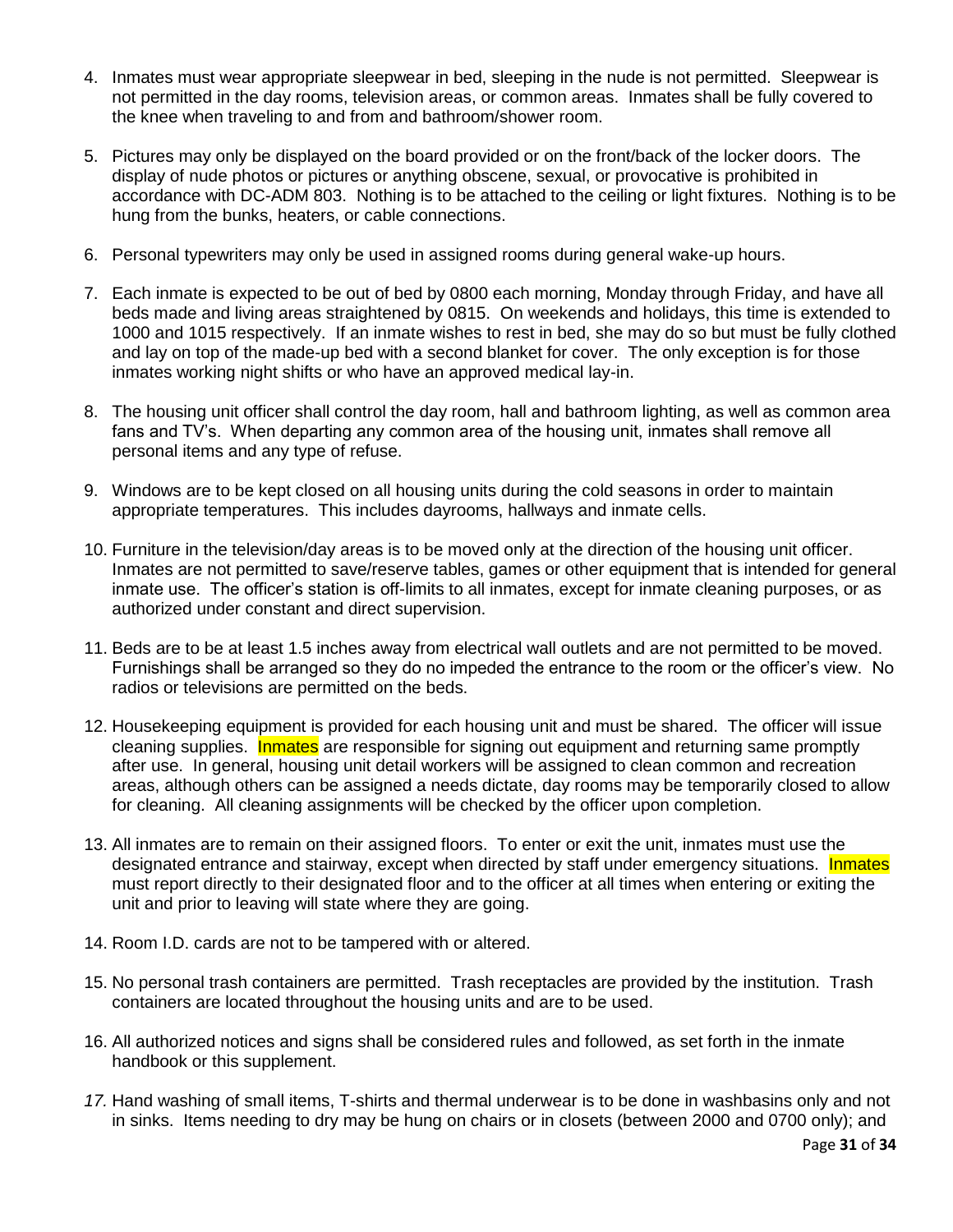only from chairs. Bed frames may **NOT** be used of this purpose. Items hung on chairs or cabinet towel racks shall be removed promptly as soon as they are dry. Shoes are only to be cleaned in the sink in the Toxic closet with the Officer's permission.

18. Plastic containers that no longer hold the product that they were initially intended for are considered contraband. Any substance stored in the container other than the original product is also considered contraband. Housing Unit officers will have a station available for disposal of these containers.

# **FIRE & EMERGENCY EVACUATION INSTRUCTIONS**

Fire & Emergency Signal

Loud Pulsating Horn

Then Continuous

Flashing Strobe Lights

# **DO NOT EVACUATE THE BUILDING, UNLESS GIVE THE ORDER TO DO SO**

EVACUATION PROCEDURES—When given the order to evacuate by staff

\*Please remain calm and do not panic

\*Floor plans have been posted in all areas of the institution. Please familiarize yourself with them.

\*Your location in the building is indicated on the floor plan by a green dot and the words "you are here".

\*Primary exits are designated by red arrows. Secondary exits are designated by blue arrows.

\*The assembly point in case of evacuation has been pre-determined, go directly to that point.

\*Unless instructed otherwise, evacuate the building by the nearest exit, then proceed to your assembly point for count.

The above instructions should be memorized so you will know the property procedures if an emergency should arise.

**REMEMBER**: Follow the instructions of staff members. Remain calm and do not panic. Your safety is foremost in our minds.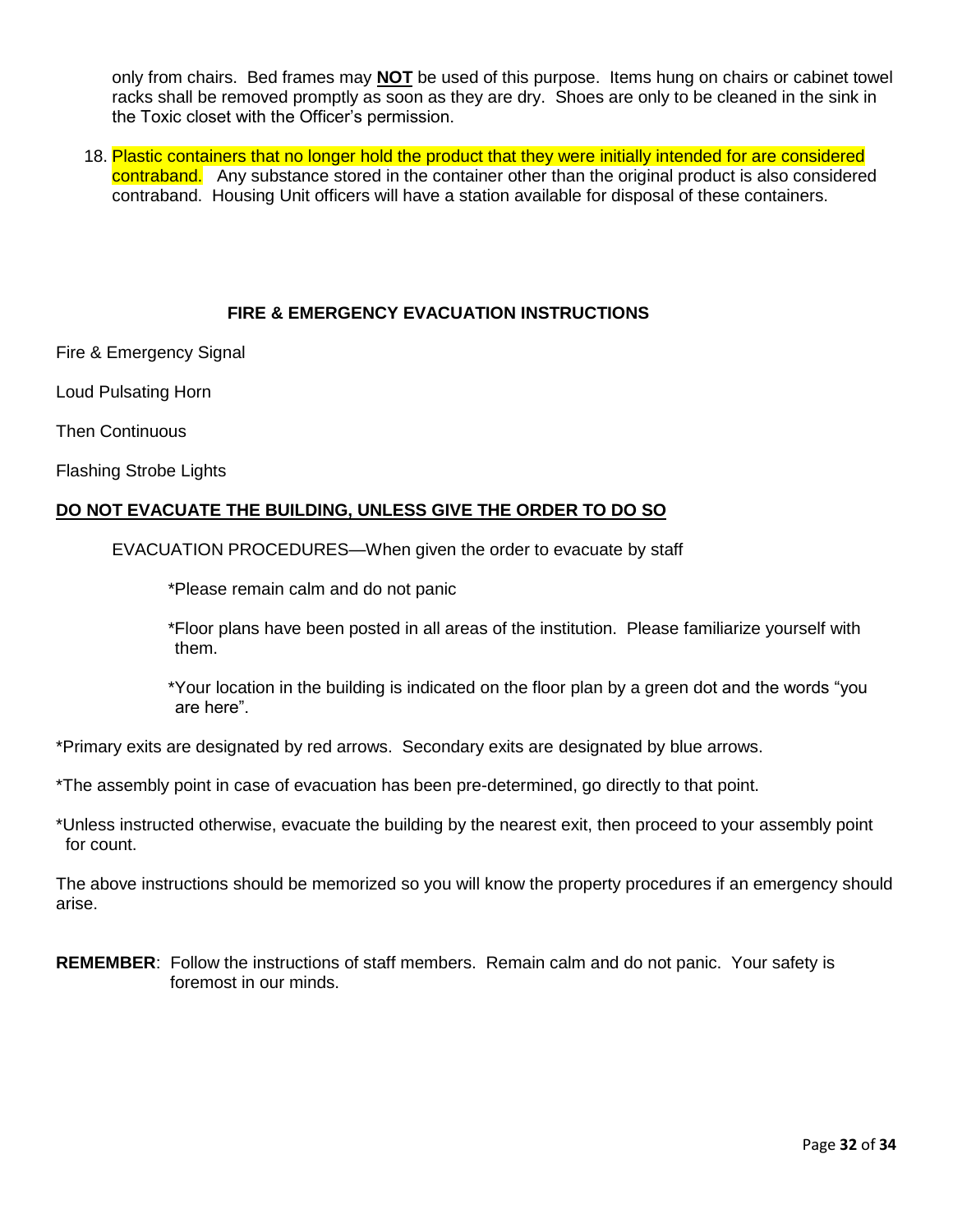# **Personnel Directory**

| Superintendent                                                       | R. Smith                |
|----------------------------------------------------------------------|-------------------------|
| Deputy Superintendent for Facilities Management                      | W. Nicholas             |
| Deputy Superintendent for Centralized Services                       | $\overline{W}$ . Frantz |
| Superintendent's Assistant / Grievance Officer                       | R. Shrimp               |
| Major of the Guard                                                   | B. Boyer                |
| Corrections Classification Program Manager / PREA Compliance Officer | N. McKee                |
| <b>Corrections Classification Treatment Manager</b>                  | M. Boyer                |
| Intelligence Gathering Captain                                       | S. Waltman              |
| Security Lieutenant                                                  | J. Rohland              |
| <b>PREA Lieutenant</b>                                               | P. Sipe                 |
| <b>Business Manager</b>                                              | C. Troup                |
| <b>Corrections Health Care Administrator</b>                         | L. Blair Morrison       |
| <b>Facility Maintenance Manager</b>                                  | R. Harding              |
| <b>Unit Managers</b>                                                 | S. Tolomay              |
|                                                                      | E. Stevens              |
|                                                                      | M. Farrell              |
|                                                                      | F. Reibsome             |
| Vacant                                                               |                         |
| Parenting / Project Impact Director                                  | D. Deibler Gorman       |
| <b>AOD Treatment</b>                                                 | J. Matthews             |
| <b>Property Sergeant</b>                                             | D. Trick                |
| Mail Inspector Supervisor                                            | <b>B.</b> McCabe        |
| Inmate Accounting                                                    | A. Montomgery           |
|                                                                      | L. Mathias              |
|                                                                      | C. Charles              |
| <b>Records Supervisor</b>                                            | J. Lamper               |
| Parole Supervisor                                                    | S. Miller               |
| Cosmetology                                                          | M. Waxmunsky            |
| Licensed Psychologist Manager                                        | S. Mathais              |
| School Principal                                                     | K. Oliver-Rider         |
| <b>Education Guidance Counselor</b>                                  | C. Pickett              |
| Inmate Employment Coordinator                                        | D. Bryan                |
| Corrections Activities Manager                                       | S. Corson               |
| Laundry Services / Storeroom                                         | M. Hecknauer            |
|                                                                      | J. Wodrig               |
| Library                                                              | L. Reichelderfer        |
|                                                                      | N. Kopshina             |
| <b>Facility Chaplaincy Program Director</b>                          | Rev. D. Reitz           |
| Food Service Manager                                                 | G. Lowe                 |
| Safety Manager                                                       | M. Minnig               |